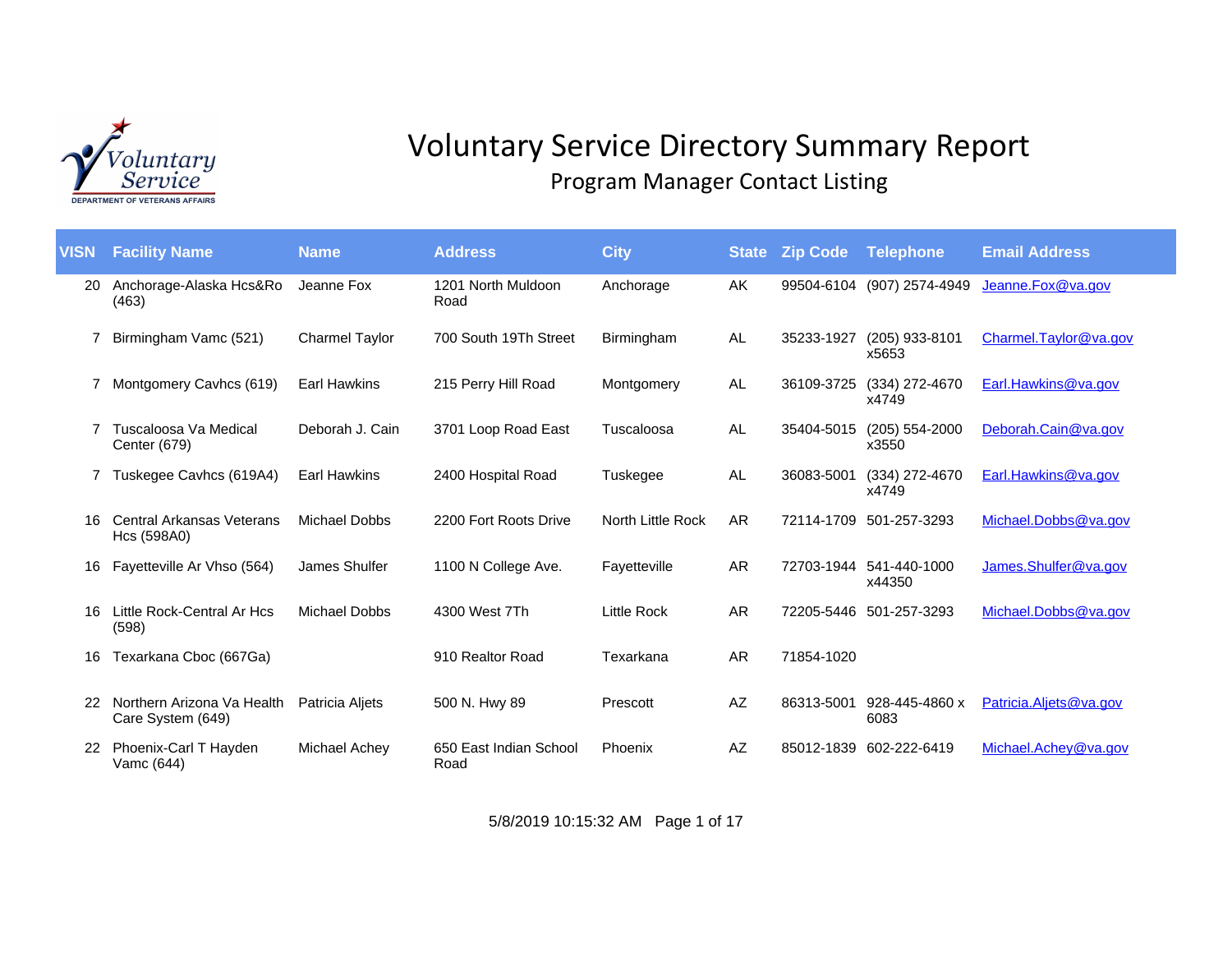| <b>VISN</b> | <b>Facility Name</b>                                   | <b>Name</b>            | <b>Address</b>                        | <b>City</b>   | <b>State</b> | <b>Zip Code</b>       | Telephone                          | <b>Email Address</b>     |
|-------------|--------------------------------------------------------|------------------------|---------------------------------------|---------------|--------------|-----------------------|------------------------------------|--------------------------|
|             | 22 Tucson-Southern Az Va<br>Hcs (678)                  | <b>Mandy Martell</b>   | 3601 South 6Th Ave                    | Tucson        | AZ           | 85723-0001            | (520) 792-1450<br>Ext 6990         | Mandy.Martell@va.gov     |
| 21          | Fresno-Central California<br>Hcs (570)                 | Linda Hayes            | 2615 East Clinton Ave                 | Fresno        | CA           | 93703-2223            | (559) 225-6100<br>ext 5413         | Linda. Hayes@va.gov      |
|             | Livermore Va Palo Alto Hcs<br>(640A4)                  | <b>William Ball</b>    | 4951 Arroyo Road                      | Livermore     | CA           |                       | 94550-9650 650.493.5000 x<br>65800 | William.Ball@va.gov      |
| 22.         | Loma Linda Va Hcs (605)                                | John Bischler          | 11201 Benton St                       | Loma Linda    | CA           |                       | 92357-1000 909-825-7084            | John.Bischler@va.gov     |
| 22          | Long Beach Va Hcs (600)                                | John Tyler             | 5901 East 7Th St                      | Long Beach    | CA           | 90822-5201            | 562-826-8000 x<br>5715             | John. Tyler6@va.gov      |
| 22          | Los Angeles Acc Va Gla<br><b>Hcs (691Ge)</b>           | Sadie Stewart          | 351 E. Temple St.                     | Los Angeles   | CA           |                       | 90012-3328 310.268.4350            | Sadie.Stewart@va.gov     |
|             | 22 Los Angeles Va Gla Hcs<br>(691)                     | <b>Shirley Bearden</b> | 11301 Wilshire Blyd                   | Los Angeles   | CA           |                       | 90073-1003 (310)268-3194           | Shirley.Bearden@va.gov   |
| 22          | <b>National Veterans Summer</b><br>Sports Clinic (710) | Donna Fischer          | 3350 La Jolla Village<br>Drive        | San Diego     | CA           | 92161                 | (858) 552-8585<br>x7819            | Donna.Fischer@va.gov     |
| 21          | Palo Alto Va Hcs (640)                                 | <b>William Ball</b>    | 3801 Miranda Ave                      | Palo Alto     | CA           | 94304-1207            | 650.493.5000 x<br>65800            | William.Ball@va.gov      |
| 22.         | San Diego Va Hcs (664)                                 | Stanville Coleman      | 3350 La Jolla Village<br><b>Drive</b> | San Diego     | CA           |                       | 92161-0002 (858) 657-1398          | Stanville.Coleman@va.gov |
| 21          | San Francisco (662)                                    | Owetdia Dupree         | 4150 Clement Street                   | San Francisco | CA           | 94121-1545 ext. 26332 |                                    | Owetdia.Dupree@va.gov    |
| 22          | Santa Maria (691GI)                                    | Shirley Bearden        | 1500 East Main St                     | Santa Maria   | CA           |                       | 93454-4819 (310)268-3194           | Shirley.Bearden@va.gov   |
|             | 22 Sepulveda Acc Va Gla Hcs<br>(691A4)                 | Sadie Stewart          | 16111 Plummer St                      | Sepulveda     | CA           |                       | 91343-2036 310.268.4350            | Sadie.Stewart@va.gov     |

5/8/2019 10:15:32 AM Page 2 of 17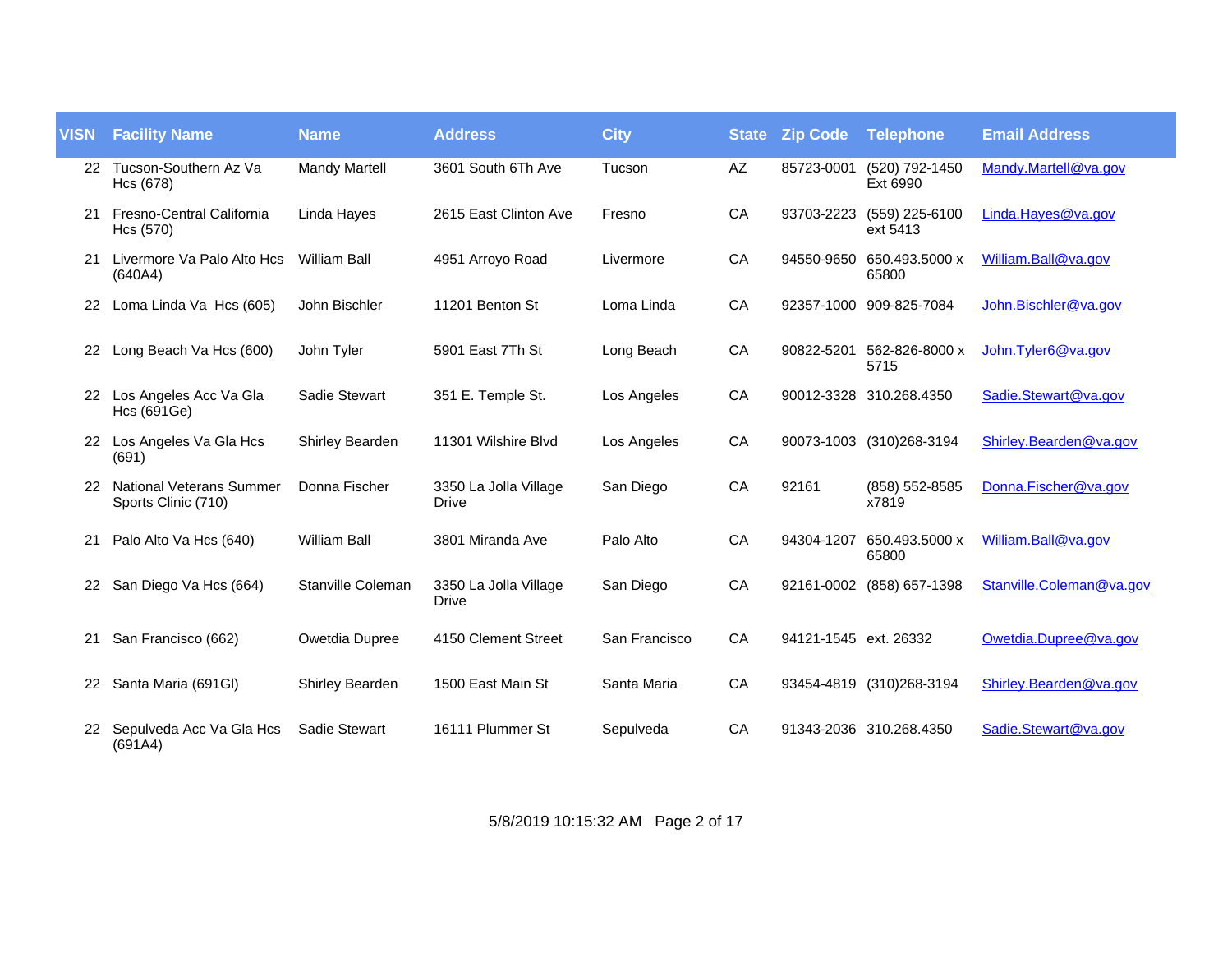| <b>VISN</b> | <b>Facility Name</b>                                            | <b>Name</b>        | <b>Address</b>              | <b>City</b>             | <b>State</b> | <b>Zip Code</b> | Telephone                          | <b>Email Address</b>                         |
|-------------|-----------------------------------------------------------------|--------------------|-----------------------------|-------------------------|--------------|-----------------|------------------------------------|----------------------------------------------|
| 21          | Va Northern California<br>Health Care System<br>(612A4)         | <b>Maria Almes</b> | 10535 Hospital Way          | Mather                  | CA           |                 |                                    | 95655-4200 (916) 366-5372 Maria.Almes@va.gov |
|             | 22 Va San Diego Oceanside<br>Clinic (664Gb)                     | Donna Fischer      | 1300 Rancho Del Oro<br>Road | Oceanside               | CA           |                 | 92056-1729 (858) 552-8585<br>x7819 | Donna.Fischer@va.gov                         |
| 19          | Denver West (554Gc)                                             | Daniel Warvi       | 1020 Johnson Rd             | Golden                  | CO           |                 | 80401-6002 (720) 723-3074          | Daniel.Warvi@va.gov                          |
| 19          | Grand Junction (575)                                            | Tami Bunch         | 2121 North Avenue           | <b>Grand Junction</b>   | CO           |                 | 81501-6428 970-242-0731<br>x1336   | Tami.Bunch@va.gov                            |
| 19          | Pfc Floyd K. Lindstrom Va<br>Clinic (554Ge)                     | Daniel Warvi       | 3141 Centennial Blvd        | <b>Colorado Springs</b> | CO           |                 | 80907-9998 (720) 723-3074          | Daniel. Warvi@va.gov                         |
| 19          | Pfc James Dunn Va Clinic<br>(554Gd)                             | Daniel Warvi       | 4112 Outlook Boulevard      | Pueblo                  | CO           |                 | 81008-1667 (720) 723-3074          | Daniel. Warvi@va.gov                         |
| 19          | Rocky Mountain Regional<br>Va Medical Center (554)              | Daniel Warvi       | 1700 N. Wheeling Street     | Aurora                  | CO           | 80045           | (720) 723-3074                     | Daniel. Warvi@va.gov                         |
|             | Newington-Connecticut Hcs<br>(689A4)                            | <b>Mark Frazee</b> | 555 Willard Avenue          | Newington               | <b>CT</b>    |                 | 06111-2631 203-932-5711 x          | Mark.Frazee@va.gov                           |
|             | West Haven - Connecticut<br>Hcs (689)                           | <b>Mark Frazee</b> | 950 Campbell Avenue         | West Haven              | <b>CT</b>    |                 | 06516-2770 203-932-5711 x          | Mark.Frazee@va.gov                           |
| 5           | <b>Central Office</b><br><b>Administrative Account</b><br>(101) |                    | 810 Vermont Ave, Nw         | Washington              | DC           | 20420           |                                    |                                              |
| 5           | Vha Headquarters (123)                                          | Sabrina Clark      |                             |                         | DC           |                 | (202) 461-7300                     | Sabrina.Clark@va.gov                         |
| 5           | Washington Dc Va Medical<br>Center (688)                        | Aldean Swan        | 50 Irving St Nw             | Washington              | DC           | 20422-0001      | (202) 745-8000<br>Ext. 58322       | Aldean.Swan@va.gov                           |
|             | Wilmington - Vamroc (460)                                       | James Coty         | 1601 Kirkwood Highway       | Wilmington              | DE           | 19805-4917      | 302-994-2511<br>x4545              | James.Coty@va.gov                            |

5/8/2019 10:15:32 AM Page 3 of 17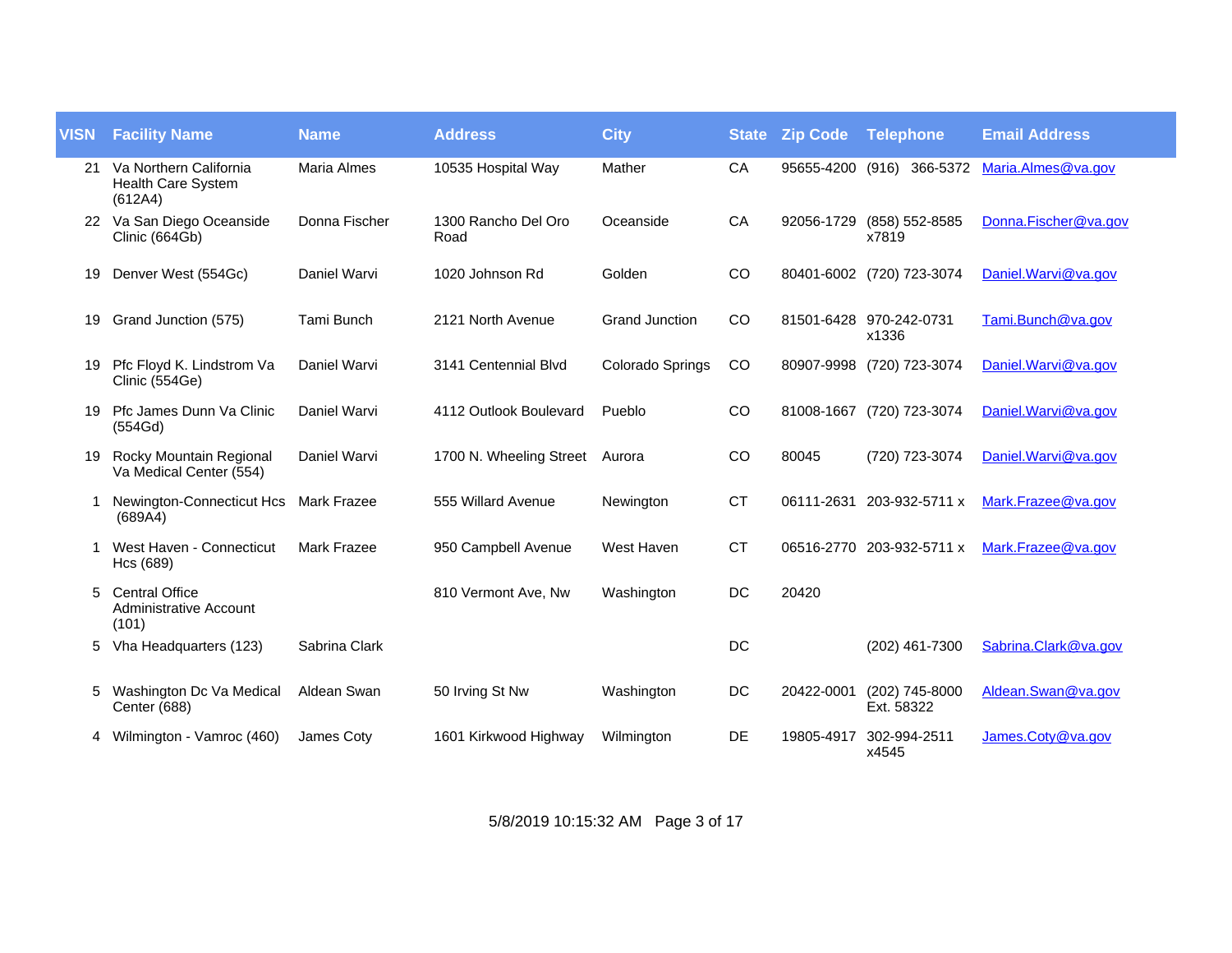| <b>VISN</b> | <b>Facility Name</b>                                | <b>Name</b>            | <b>Address</b>                          | <b>City</b>   | <b>State</b> | <b>Zip Code Telephone</b> |                                     | <b>Email Address</b>     |
|-------------|-----------------------------------------------------|------------------------|-----------------------------------------|---------------|--------------|---------------------------|-------------------------------------|--------------------------|
| 8           | Bay Pines Va Healthcare<br>System (516)             | <b>Nathan Witt</b>     | 10000 Bay Pines Blvd                    | St Petersburg | FL.          |                           | 33744-8298 727 398-6661, X<br>15505 | Nathan. Witt@va.gov      |
|             | <b>Broward Va Outpatient</b><br>Clinic (546Bz)      | <b>Mernie Williams</b> | 9800 W. Commercial Blvd Tamarac         |               | FL           |                           | 33351-4325 (305) 575-7307           | Mernie. Williams@va.gov  |
| 8           | Daytona Beach Opc<br>(675Gb)                        | Adelina Sowell         | 551 National Healthcare<br><b>Drive</b> | Daytona Beach | FL.          |                           | 32114-1495 407-631-1735             | Adelina.Sowell@va.gov    |
| 8           | Gainesville-N.Fl/S.Ga Va<br>Hcs (573)               | Melanie Adams          | 1601 S.W. Archer Road                   | Gainesville   | <b>FL</b>    |                           | 32608-1135 352-548-6068             | Melanie.Adams1@va.gov    |
| 8           | Jacksonville (573By)                                | Melanie Adams          | 1536 N Jefferson Street                 | Jacksonville  | FL.          | 32209                     | 352-548-6068                        | Melanie.Adams1@va.gov    |
| 8           | Lake Baldwin Va Opc<br>(675Gg)                      | Adelina Sowell         | 5201 Raymond St                         | Orlando       | FL           |                           | 32803-8208 407-631-1735             | Adelina.Sowell@va.gov    |
| 8           | Lake City-N.Fl/S.Ga Va<br>Hcs (573A4)               | Melanie Adams          | 619 S. Marion Ave.                      | Lake City     | FL.          |                           | 32025-5808 352-548-6068             | Melanie.Adams1@va.gov    |
| 8           | Lee County Va Health Care<br>Ctr (516Bz)            | <b>Nathan Witt</b>     | 2489 Diplomat Parkway<br>East           | Cape Coral    | FL.          |                           | 33909-5422 727 398-6661,X<br>15505  | Nathan. Witt@va.gov      |
| 8           | Miami Va Healthcare<br>System (546)                 | <b>Mernie Williams</b> | 1201 Northwest 16Th<br><b>Street</b>    | Miami         | FL.          |                           | 33125-1624 (305) 575-7307           | Mernie. Williams@va.gov  |
| 8           | Orlando Va Medical Center<br>(675)                  | Adelina Sowell         | 5201 Raymond Street                     | Orlando       | FL.          |                           | 32803-8208 407-631-1735             | Adelina.Sowell@va.gov    |
| 16          | Pensacola Outpatient Clinic Robert Davis<br>(520Bz) |                        | 790 Veterans Way                        | Pensacola     | FL           |                           | 32507-1000 228-523-5763             | Robert.Davis854f4@va.gov |
| 8           | Tallahassee (573Gf)                                 | <b>Michael Carey</b>   | 2181 East Orange<br>Avenue              | Tallahassee   | FL           |                           | 32311-6144 386-755-3016<br>x2032    | Michael.Carey@va.gov     |
| 8           | Tampa Ja Haley Vamc<br>(673)                        | Tamanique Clarke       | 13000 Bruce B Downs<br><b>Blvd</b>      | Tampa         | FL.          |                           | 33612-4745 813.972.2000<br>x6412    | Tamanique.Clarke2@va.gov |

5/8/2019 10:15:32 AM Page 4 of 17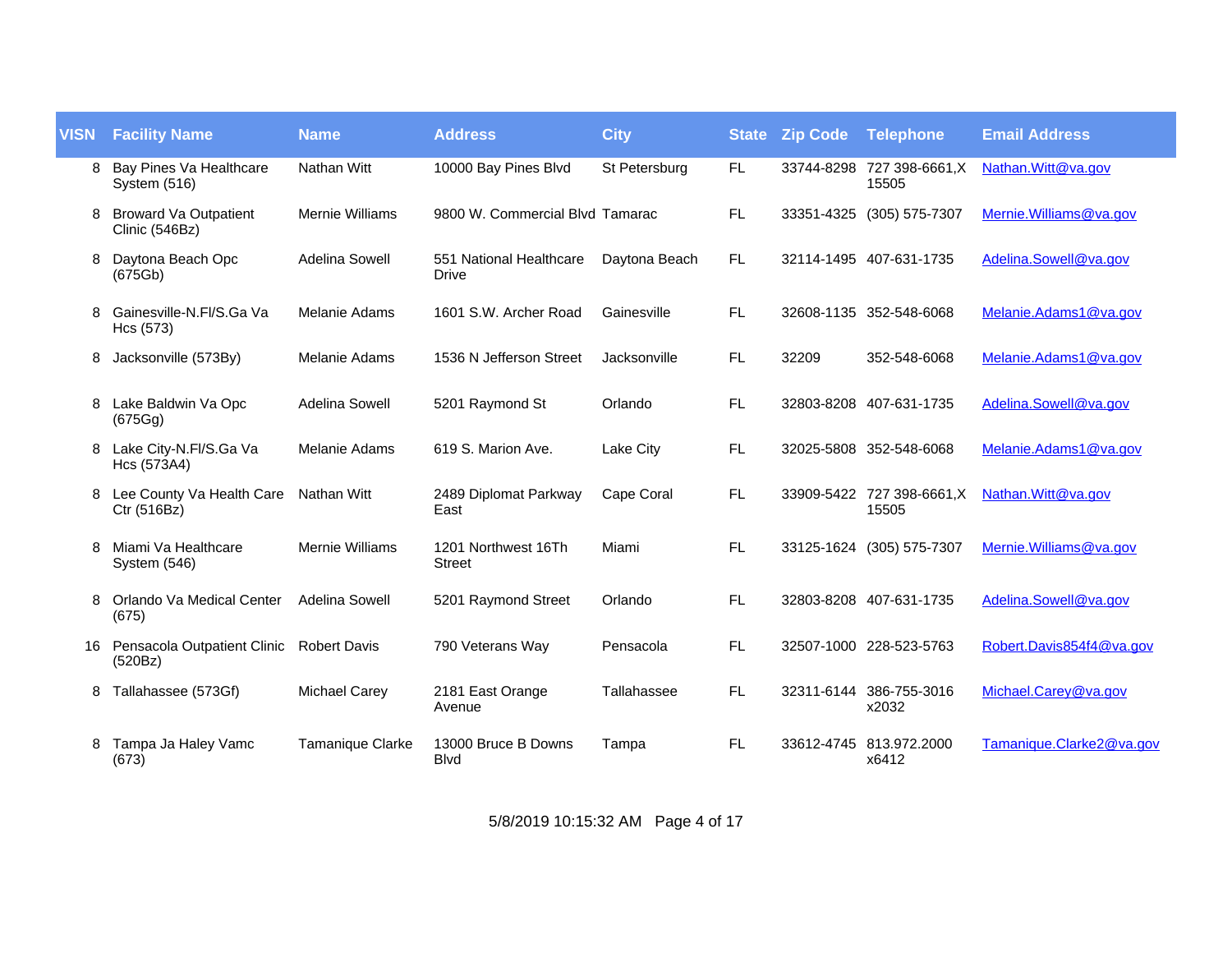| <b>VISN</b>    | <b>Facility Name</b>                      | <b>Name</b>            | <b>Address</b>                 | <b>City</b>     | <b>State</b> | <b>Zip Code</b> | <b>Telephone</b>                    | <b>Email Address</b>   |
|----------------|-------------------------------------------|------------------------|--------------------------------|-----------------|--------------|-----------------|-------------------------------------|------------------------|
| 8              | The Villages - Opc (573Gi)                | Melanie Adams          | 8900 Se 165Th Mulberry<br>Lane | The Villages    | <b>FL</b>    |                 | 32162-5603 352-548-6068             | Melanie.Adams1@va.gov  |
| 8              | Viera Va Clinic (675Ga)                   | <b>Adelina Sowell</b>  | 2900 Veterans Way              | Viera           | FL.          |                 | 32940-8007 407-631-1735             | Adelina.Sowell@va.gov  |
| 8              | West Palm Beach Vamc<br>(548)             | <b>Mary Phillips</b>   | 7305 N. Military Trail         | West Palm Beach | <b>FL</b>    |                 | 33410-7417 (561) 422-7372           | Mary.Phillips2@va.gov  |
| $\overline{7}$ | Atlanta Va Health Care<br>System (508)    | <b>Anthony Cooper</b>  | 1670 Clairmont Rd              | Decatur         | GA           | 30033-4004      | (404) 321-6111<br>x7728             | Anthony.Cooper@va.gov  |
|                | 7 Augusta Va Medical Center<br>(509)      | <b>Robert Frasier</b>  | 950 15Th Street                | Augusta         | GA           | 30901-2608      | (706) 733-0188<br>x7208             | Robert.Frasier@va.gov  |
|                | Dublin-Carl Vinson Vamc<br>(557)          | <b>James Huckfeldt</b> | 1826 Veterans Blvd             | Dublin          | GA           | 31021-3620      | (478) 272-1210<br>x3531             | James.Huckfeldt@va.gov |
| 8              | Valdosta (573Ga)                          | Stephine White         | 2841 North Patterson St.       | Valdosta        | GA           | 31602-1743      |                                     | Stephine.White1@va.gov |
| 21             | Honolulu Va Pacific Is. Hcs<br>(459)      | Schoen Safotu          | 459 Patterson Road             | Honolulu        | HI           |                 | 96819-1522 (808) 433-0109           | Schoen.Safotu@va.gov   |
| 23             | Iowa City Vamc (636A8)                    | <b>Ronald Devoll</b>   | 601 Hwy 6 West                 | Iowa City       | IA           |                 | 52246-2292 319-338-0581<br>ext 6279 | Ronald.Devoll@va.gov   |
| 23.            | Va Cihcs (636A6)                          | <b>Timothy Hippen</b>  | 3600 30Th Street               | Des Moines      | IA           | 50310-5876      |                                     | Timothy.Hippen@ya.gov  |
| 20             | Boise Vamc (531)                          | Tammy Lanning          | 500 West Fort St.              | <b>Boise</b>    | ID           |                 | 83702-4501 208-422-1175             | Tammy.Lanning2@va.gov  |
|                | 12 Chicago - Jesse Brown Va<br>Hcs (537)  | <b>Patrick Gleason</b> | 820 South Damen<br>Avenue      | Chicago         | IL           |                 | 60612-3728 312-569-6334             | Patrick.Gleason@va.gov |
|                | 12 Danville - Illiana Va Hcs<br>(550)     | Diana Carranza         | 1900 East Main Street          | Danville        | IL           |                 | 61832-5100 (217) 554-5076           | Diana.Carranza@va.gov  |
|                | 12 Edward Hines, Jr. Va<br>Hospital (578) | <b>Renee Rouse</b>     | 5000 S 5Th Avenue              | Hines           | IL           |                 | 60141-3030 708-202-2938             | Renee.Rouse@va.gov     |

5/8/2019 10:15:32 AM Page 5 of 17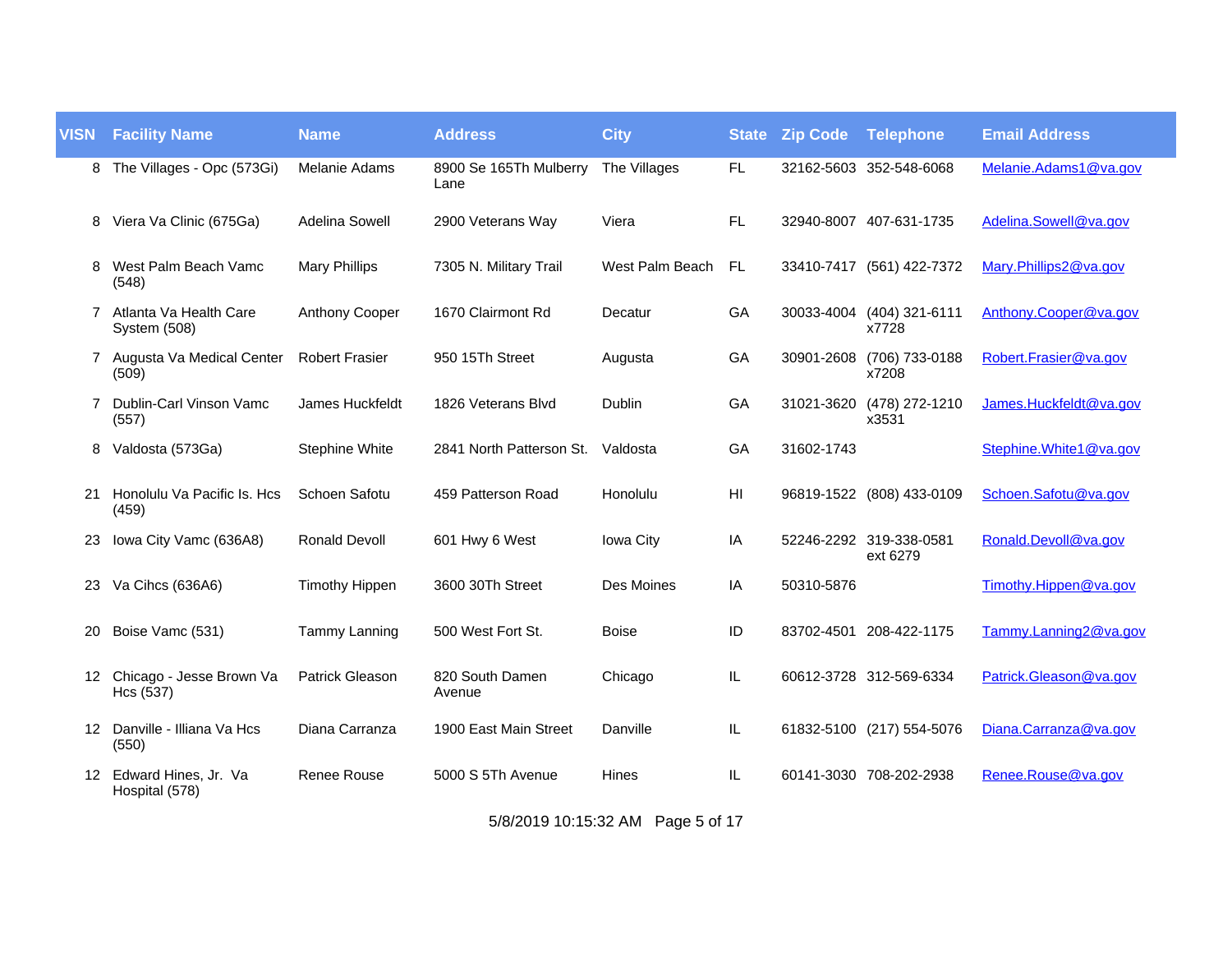| <b>VISN</b> | <b>Facility Name</b>                            | <b>Name</b>                      | <b>Address</b>                      | <b>City</b>   | <b>State</b> | <b>Zip Code</b> | <b>Telephone</b>                      | <b>Email Address</b>                 |
|-------------|-------------------------------------------------|----------------------------------|-------------------------------------|---------------|--------------|-----------------|---------------------------------------|--------------------------------------|
|             | 15 Marion II Vamc (657A5)                       | <b>Maria Buehler</b>             | 2401 W. Main Street                 | Marion        | IL           |                 | 62959-1188 618-997-5311<br>x55793     | Maria.Buehler@va.gov                 |
|             | 12 North Chicago (556)                          | Kenneth List                     | 3001 Green Bay Road                 | North Chicago | IL           |                 | 60064-3048 847-688-1900<br>x83139     | Kenneth.List@va.gov                  |
|             | 12 Crown Point-Va Chicago<br>Hcs (537By)        | <b>Patrick Gleason</b>           | 9301 Madison St                     | Crownpoint    | IN           |                 | 46307-7745 312-569-6334               | Patrick.Gleason@va.gov               |
|             | 10 Fort Wayne Va N Indiana<br>Hcs (610A4)       | Erica Jones                      | 2121 Lake Ave.                      | Fort Wayne    | $\sf IN$     |                 | 46805-5100 765.674.3321<br>73899      | Erica.Jones@va.gov                   |
| 10.         | Marion Va N Indiana Hcs<br>(610)                | Erica Jones                      | 1700 East 38Th Street               | Marion        | IN           |                 | 46953-4568 765.674.3321<br>73899      | Erica.Jones@va.gov                   |
| 10          | Richard L. Roudebush Va<br>Medical Center (583) | Tabitha Ingram                   | 1481 West 10Th Street               | Indianapolis  | $\sf IN$     |                 | 46202-2803 317-988-4055               | Tabitha.Ingram@VA.GOV                |
| 10          | Richmond Cboc (552Gc)                           |                                  | 1010 North J Street                 | Richmond      | IN           | 47374-1911      |                                       |                                      |
|             | 10 St. Joseph County Va<br>Clinic (610By)       |                                  | 1540 Trinity Place                  | Mishawaka     | IN           | 46545-5006      |                                       |                                      |
|             | 15 Leavenworth Va E Kansas<br>Hcs (589A6)       | <b>Charles Ramey</b>             | 4101 S 4Th Street<br>Trafficway     | Leavenworth   | KS           |                 | 66048-5014 913.682.2000<br>Ext. 52018 | Charles.Ramey@va.gov                 |
| 15          | Topeka Va Eastern Kansas<br>Hcs (589A5)         | Denise Cunningham 2200 Gage Blvd |                                     | Topeka        | KS           | 66622-0001      | 785.350.3111<br>Ext. 54258            | denise.cunningham@va.gov             |
| 15          | Topeka Va Eastern Kansas<br>Hcs (589A5)         | Sarah Norman                     | 2200 Gage Blvd                      | Topeka        | KS           | 66622-0001      | 52925                                 | (785) 350-3111 x sarah.norman@va.gov |
| 15          | Wichita-Robert J Dole<br>Vamc (589A7)           | Eva Gergely                      | 5500 E Kellogg St                   | Wichita       | KS           |                 | 67218-1607 316-685-2221<br>x57937     | Eva.Gergely@va.gov                   |
|             | 10 Fort Thomas Vanh (539A4)                     | <b>Tracy Butts</b>               | 1000 S. Fort Thomas Ave Fort Thomas |               | KY           |                 | 41075-2305 (513) 861-3100<br>x4957    | Tracy.Butts@va.gov                   |
| 9           | Lexington Va Health Care<br>System (596)        | <b>Patrick Sinclair</b>          | 1101 Veterans Drive                 | Lexington     | KY           |                 | 40511-1052 859-233-4511<br>ext. 2297  | Patrick.Sinclair@va.gov              |

5/8/2019 10:15:32 AM Page 6 of 17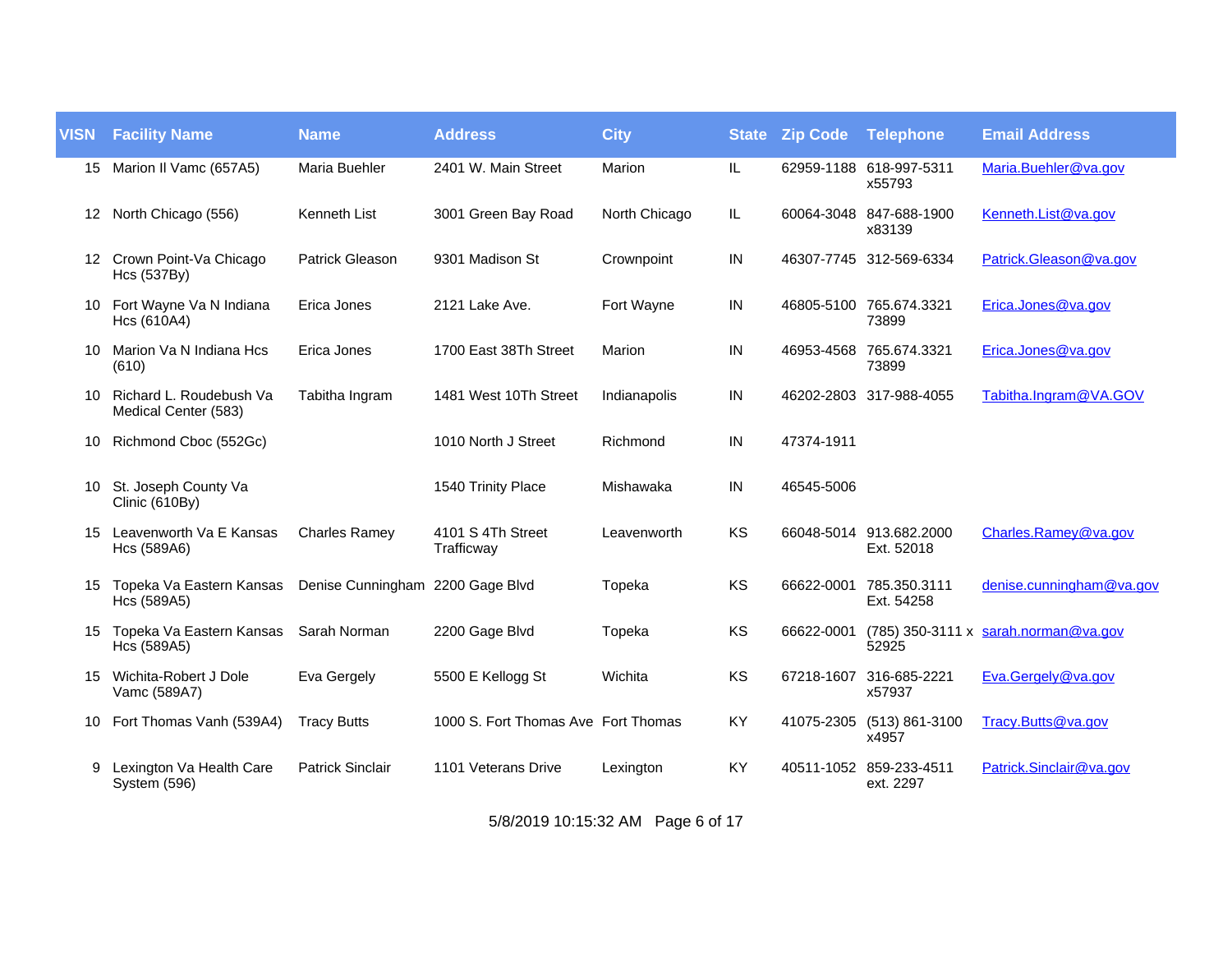| <b>VISN</b> | <b>Facility Name</b>                                               | <b>Name</b>           | <b>Address</b>                             | <b>City</b>        | <b>State</b> | <b>Zip Code Telephone</b> |                                        | <b>Email Address</b>      |
|-------------|--------------------------------------------------------------------|-----------------------|--------------------------------------------|--------------------|--------------|---------------------------|----------------------------------------|---------------------------|
| 9           | Louisville-Robley Rex<br>Vamc (603)                                | Suzanne Harrett       | 800 Zorn Ave                               | Louisville         | KY           |                           | 40206-1433 502-287-4000,<br>ext. 56896 | Suzanne.Harrett@va.gov    |
| 16.         | Alexandria Va Health Care<br>System (502)                          | Tammie Arnold         | 2495 Shreveport Hwy 71<br>North            | Pineville          | LA           |                           | 71360-4044 (318) 466-2061              | Tammie.Arnold@va.gov      |
| 16          | Baton Rouge (629By)                                                |                       | 7968 Essen Park Avenue Baton Rouge         |                    | LA           | 70809-7439                |                                        |                           |
|             | 16 Hammond Cboc (629Gb)                                            |                       | 1131 South Morrison Ave Hammond            |                    | LA           | 70403-5409                |                                        |                           |
|             | 16 Houma Cboc (629Ga)                                              |                       | 1750 Martin Luther King<br>Jr Blvd Ste 107 | Houma              | LA           | 70360-2645                |                                        |                           |
|             | 16 Monroe Cboc (667Gb)                                             |                       | 250 Desiard Plaza Drive                    | Monroe             | LA           | 71203-4955                |                                        |                           |
| 16          | Shreveport-Overton Brooks<br>Vamc (667)                            | <b>Larry Moore</b>    | 510 East Stoner Avenue                     | Shreveport         | LA           |                           | 71101-4243 (318) 990-5048              | Larry.Moore4@va.gov       |
| 16.         | Southeast Louisiana<br><b>Veterans Health Care</b><br>System (629) | James Tardie          | 2400 Canal Street                          | <b>New Orleans</b> | LA           |                           | 70119-6535 504-507-2033                | James.Tardie@va.gov       |
| 16          | St. John Cboc (629Gd)                                              |                       | 4004 West Airline Hwy                      | Reserve            | LA           | 70084-5712                |                                        |                           |
| -1          | Bedford (518)                                                      | <b>Laurel Holland</b> | 200 Springs Road                           | Bedford            | <b>MA</b>    |                           | 01730-1114 781-687-3074                | Laurel.Holland1@va.gov    |
| -1          | <b>Brockton Campus-Va</b><br>Boston Hcs (523A5)                    | Jason Gray            | 940 Belmont Street                         | <b>Brockton</b>    | MA           |                           | 02301-5596 857-364-5069                | Jason.Gray4@va.gov        |
|             | Jamaica Plain-Va Boston<br>Hcs (523)                               | Jason Gray            | 150 South Huntington<br>Avenue             | <b>Boston</b>      | MA           |                           | 02130-4893 857-364-5069                | Jason.Gray4@va.gov        |
|             | Va Central Western Ma<br>Hcs (631)                                 | Christina Bertrand    | 421 North Main Street                      | Leeds              | <b>MA</b>    |                           | 01053-9764 413-584-4040<br>x2340       | Christina.Bertrand@va.gov |

5/8/2019 10:15:32 AM Page 7 of 17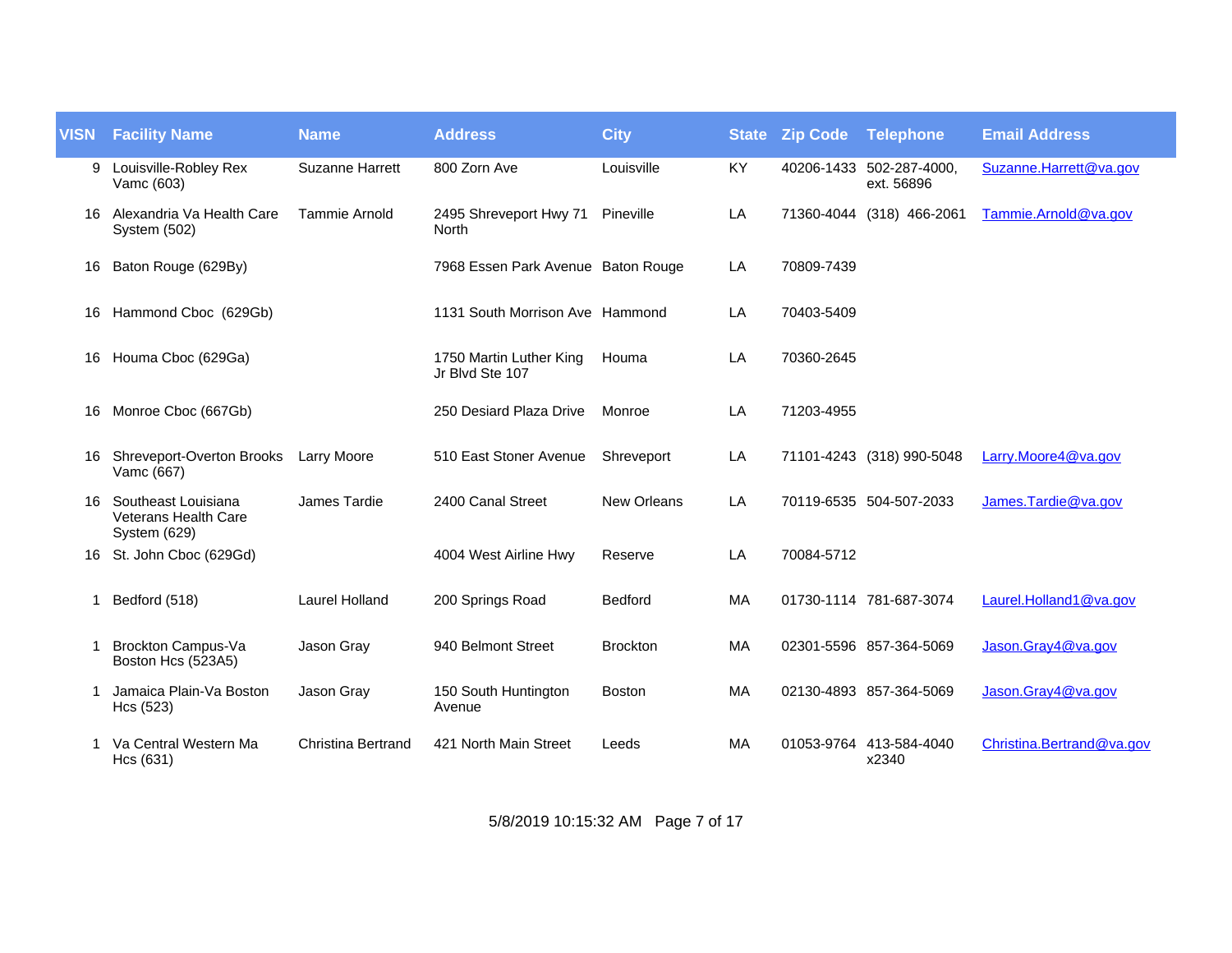| <b>VISN</b> | <b>Facility Name</b>                           | <b>Name</b>             | <b>Address</b>       | <b>City</b>         | <b>State</b> | <b>Zip Code</b>     | <b>Telephone</b>        | <b>Email Address</b>      |
|-------------|------------------------------------------------|-------------------------|----------------------|---------------------|--------------|---------------------|-------------------------|---------------------------|
| -1          | West Roxbury-Va Boston<br>Hcs (523A4)          | Jason Gray              | 1400 Vfw Parkway     | <b>West Roxbury</b> | MA           |                     | 02132-4927 857-364-5069 | Jason.Gray4@va.gov        |
| 5           | Baltimore-Va Maryland Hcs<br>(512)             | David Edwards           | 10 N. Greene Street  | <b>Baltimore</b>    | MD           |                     | 21201-1524 410-605-7101 | rd.edwards@va.gov         |
| 5           | Baltimore-Va Maryland Hcs<br>(512)             | Susan Kern              | 10 N. Greene Street  | <b>Baltimore</b>    | <b>MD</b>    |                     | 21201-1524 410-642-1136 | Susan.Kern@va.gov         |
| 5           | Loch Raven (512Gd)                             | David Edwards           | 3901 The Alameda     | <b>Baltimore</b>    | <b>MD</b>    |                     | 21218-2100 410-605-7101 | rd.edwards@va.gov         |
| 5           | Loch Raven (512Gd)                             | Susan Kern              | 3901 The Alameda     | <b>Baltimore</b>    | <b>MD</b>    |                     | 21218-2100 410-642-1136 | Susan.Kern@va.gov         |
| 5           | Perry Point Va Medical<br>Center (512A5)       | David Edwards           | 601 Perryville Drive | Perry Point         | <b>MD</b>    |                     | 21902-1111 410-605-7101 | rd.edwards@va.gov         |
| 5           | Perry Point Va Medical<br>Center (512A5)       | Susan Kern              | 601 Perryville Drive | Perry Point         | MD           |                     | 21902-1111 410-642-1136 | Susan.Kern@va.gov         |
|             | Va Maine Healthcare<br>System (402)            | 5632 Barczyk            | 1 Va Center          | Augusta             | ME           | 04330-6719          | (207) 623-8411<br>x5632 | Jonathan.Barczyk@va.gov   |
| 10          | <b>Battle Creek Va Medical</b><br>Center (515) | <b>Todd Greenman</b>    | 5500 Armstrong Road  | <b>Battle Creek</b> | MI           | 49037-7314          | 269-966-5600<br>x33337  | Todd.Greenman@va.gov      |
| 10          | Detroit - John D. Dingell<br>Vamc (553)        | William Browning        | 4646 John R          | Detroit             | MI           | 48201-1916          |                         | william.browning@va.gov   |
|             | 12 Iron Mountain (585)                         | Jennifer Maxon          | 325 East H Street    | Iron Mountain       | MI           | 49801-4760 906-774- | 3300x32781              | Jennifer.Maxon@va.gov     |
| 10          | Saginaw-Aleda E. Lutz<br>Vamc (655)            | Jeffery Wendt           | 1500 Weiss St        | Saginaw             | MI           | 48602-5251          | 989-497-2500<br>x13369  | Jeffery. Wendt@va.gov     |
|             | 10 Va Ann Arbor Healthcare<br>System (506)     | <b>Beverly Conatser</b> | 2215 Fuller Road     | Ann Arbor           | MI           |                     | 48105-2303 734-845-3467 | Beverly.Conatser@va.gov   |
|             | 10 Va Northern Michigan<br>Clinics (6559Aa)    | Jason Christianson      | 1500 Weiss St        | Saginaw             | MI           | 48602               | 989 497-2500<br>x13814  | Jason.Christianson@va.gov |

5/8/2019 10:15:32 AM Page 8 of 17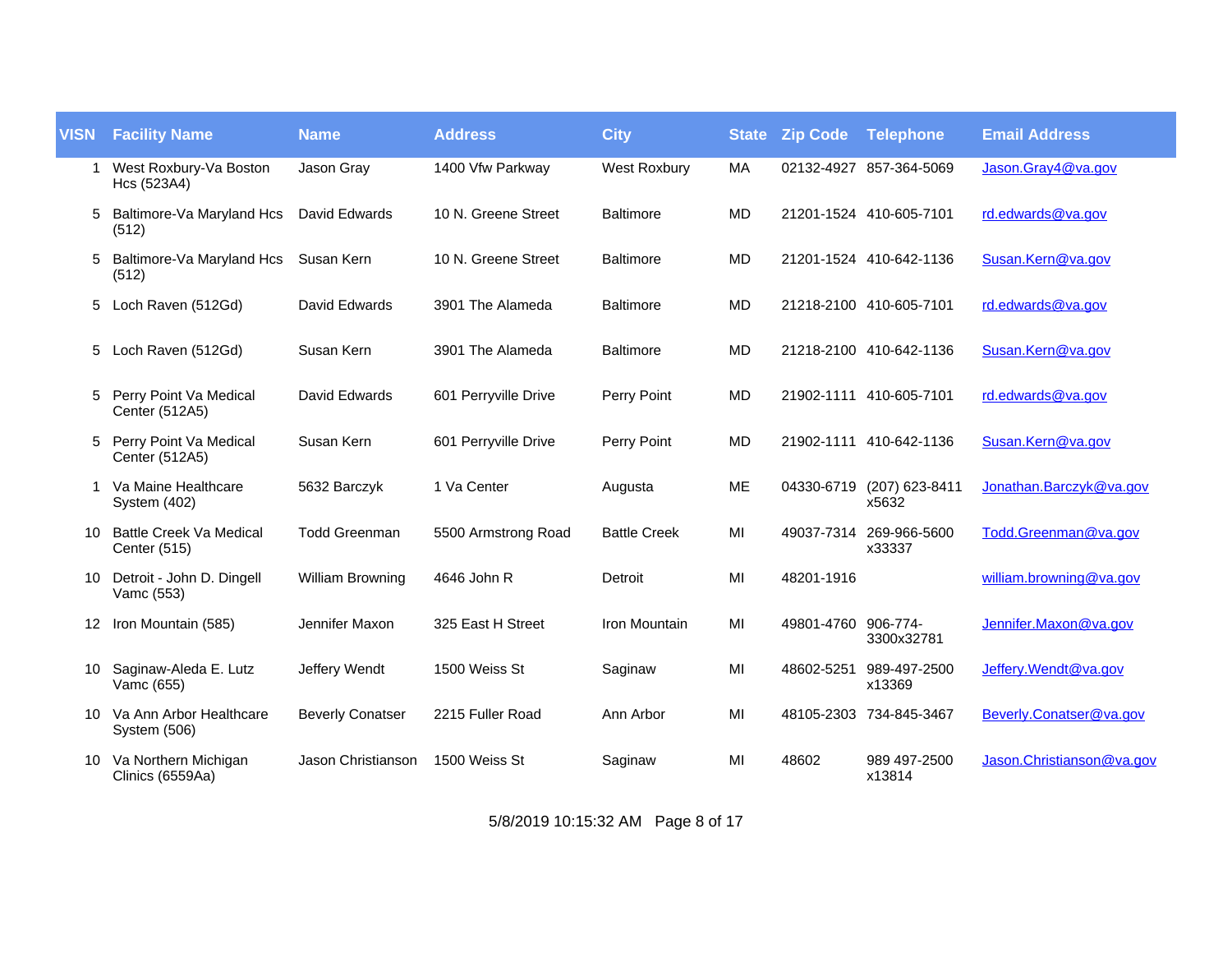| <b>VISN</b> | <b>Facility Name</b>                       | <b>Name</b>          | <b>Address</b>                        | <b>City</b>        | <b>State</b> | <b>Zip Code</b> | <b>Telephone</b>                     | <b>Email Address</b>     |
|-------------|--------------------------------------------|----------------------|---------------------------------------|--------------------|--------------|-----------------|--------------------------------------|--------------------------|
| 10          | Wyoming Va Health Care<br>Center (515By)   | <b>Todd Greenman</b> | 5838 Metro Way S.W.                   | Wyoming            | MI           |                 | 49519-9998 269-966-5600<br>x33337    | Todd.Greenman@va.gov     |
| 23.         | Minneapolis Va Health<br>Care System (618) | <b>Ronald Devoll</b> | One Veterans Drive                    | Minneapolis        | <b>MN</b>    |                 | 55417-2309 612-467-3201              | Ronald.Devoll@va.gov     |
| 23          | St Cloud (656)                             | <b>Daniel Ball</b>   | 4801 Veterans Drive                   | St. Cloud          | <b>MN</b>    |                 | 56303-2015 320.255.6480<br>x6669     | Daniel.Ball3@va.gov      |
| 15          | Columbia Mo-Harry<br>Truman Vamc (589A4)   | <b>Ronald Graves</b> | 800 Hospital Drive                    | Columbia           | <b>MO</b>    | 65201-5275      | (573) 814-6000<br>x56405             | Ronald.Graves@va.gov     |
| 15          | John J. Pershing Vamc<br>(657A4)           | <b>Dale Garrett</b>  | 1500 N Westwood Blvd                  | Poplar Bluff       | <b>MO</b>    |                 | 63901-3318 573-778-4276              | Dale.Garrett@va.gov      |
| 15.         | Kansas City Va Heartland<br>West (589)     | Melissa Jacobson     | 4801 Linwood Blvd.                    | <b>Kansas City</b> | <b>MO</b>    |                 | 64128-2226 816-922-2025              | Melissa.Jacobson@va.gov  |
| 15          | Va St. Louis Hcs-Jb<br>Division (657A0)    | Marcena Gunter       | #1 Jefferson Barracks<br><b>Drive</b> | St Louis           | <b>MO</b>    |                 | 63125-4181 314-289-6393              | Marcena.Gunter@va.gov    |
| 15          | Va St. Louis Hcs-Jc<br>Division (657)      | Marcena Gunter       | 915 N. Grand Blvd                     | St Louis           | <b>MO</b>    |                 | 63106-1621 314-289-6393              | Marcena.Gunter@va.gov    |
| 16          | <b>Biloxi Va Gulf Coast Hcs</b><br>(520)   | <b>Robert Davis</b>  | 400 Veterans Ave                      | <b>Biloxi</b>      | <b>MS</b>    |                 | 39531-2410 228-523-5763              | Robert.Davis854f4@va.gov |
| 16          | Jackson Gv Montgomery<br>Vamc (586)        | Michele McCallum     | 1500 E. Woodrow Wilson                | Jackson            | <b>MS</b>    |                 | 39216-5116 601-364-1312              | Michele.McCallum@va.gov  |
| 19          | Montana Va Health Care<br>System (436)     | <b>Terrie Casey</b>  | 3687 Veterans Drive                   | Fort Harrison      | <b>MT</b>    |                 | 59636-9703 406-447-7345              | Terrie.Casey@va.gov      |
| 6           | Charles George Va Medical<br>Center (637)  | Craig Doane          | 1100 Tunnel Road                      | Asheville          | <b>NC</b>    |                 | 28805-2043 828-298-7911<br>Ext. 2514 | Craig.Doane@va.gov       |
| 6           | Durham Va Health Care<br>System (558)      | Mrs. Ronni Miller    | 508 Fulton Street                     | Durham             | <b>NC</b>    |                 | 27705-3875 919.286.0411<br>EXT:7810  | Ronni.Miller@va.gov      |
|             | 6 Fayetteville Nc (565)                    | Norma Fraser         | 2300 Ramsey St                        | Fayetteville       | NC           |                 | 28301-3856 910-822-7027              | Norma.Fraser2@va.gov     |

5/8/2019 10:15:32 AM Page 9 of 17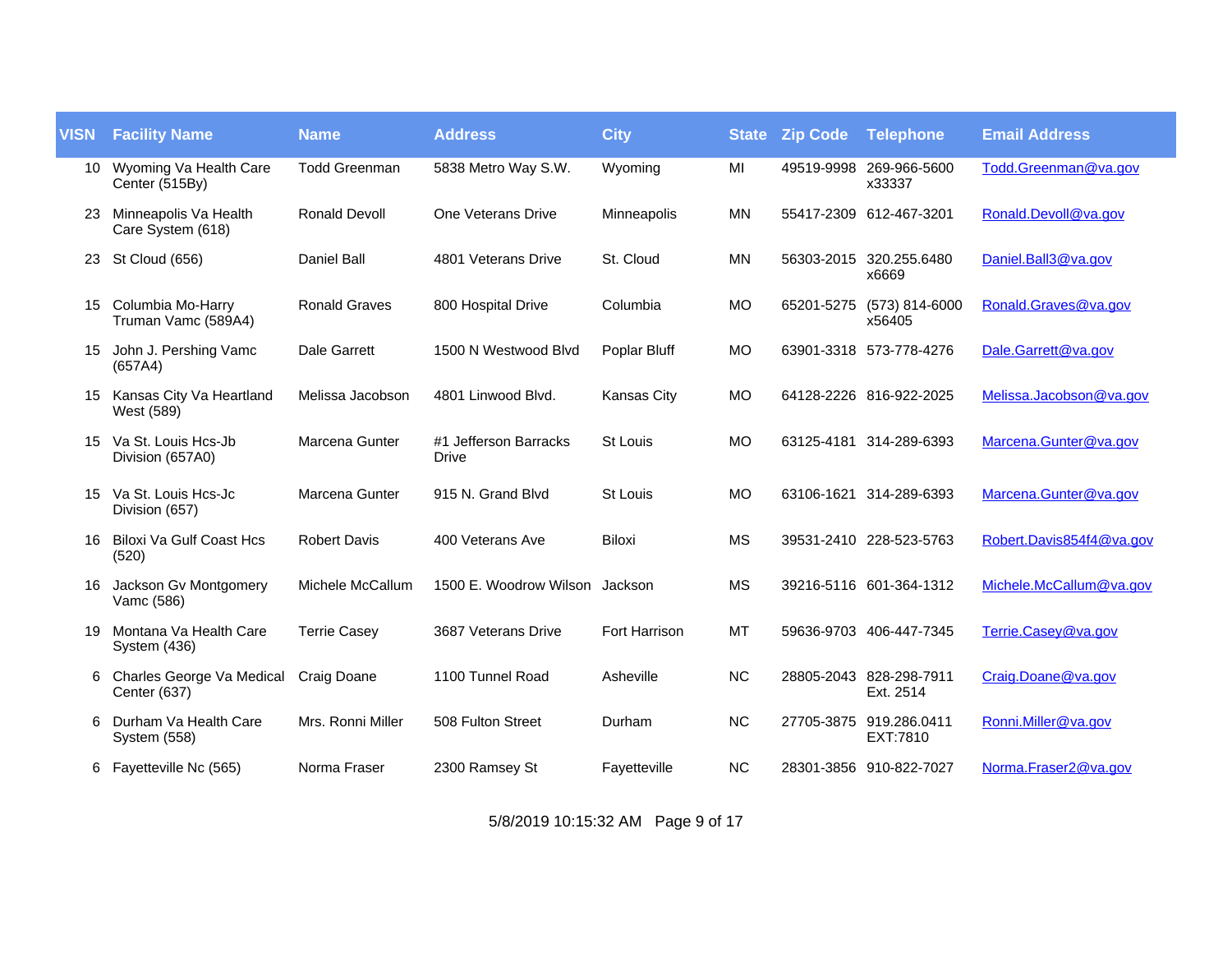| <b>VISN</b> | <b>Facility Name</b>                                             | <b>Name</b>                        | <b>Address</b>                         | <b>City</b>  | <b>State</b> | <b>Zip Code</b> | <b>Telephone</b>                     | <b>Email Address</b>                                      |
|-------------|------------------------------------------------------------------|------------------------------------|----------------------------------------|--------------|--------------|-----------------|--------------------------------------|-----------------------------------------------------------|
| 6           | Salisbury - W.G. (Bill)<br>Hefner Va Health Care<br>System (659) | Leslie Eason                       | 1601 Brenner Ave.                      | Salisbury    | <b>NC</b>    |                 | 28144-2515 704-638-9000 x<br>13906   | Leslie.Eason@va.gov                                       |
| 6           | Wilmington Health Care<br>Center (565Gc)                         | Tyra Hoffman                       | 736 Medical Center<br>Drive, Suite 102 | Wilmington   | <b>NC</b>    |                 | 28401-4250 910-343-5300<br>ext. 3685 | Tyra.Hoffman1@va.gov                                      |
|             | 23 Fargo Va Health Care<br>System (437)                          | Karinne Davidson                   | 2101 North Elm Street                  | Fargo        | <b>ND</b>    |                 | 58102-2417 701.239.3700<br>x3397     | Karinne.Davidson@va.gov                                   |
| 23.         | Nwihcs - Grand Island<br>Division (636A4)                        | Kari Bealer                        | 2201 North Broadwell                   | Grand Island | <b>NE</b>    | 68803-2153      |                                      | kari.bealer@va.gov                                        |
| 23.         | Nwihcs - Lincoln Division<br>(636A5)                             | Kari Bealer                        | 600 So 70Th St                         | Lincoln      | <b>NE</b>    | 68510-2451      |                                      | kari.bealer@va.gov                                        |
| 23.         | Nwihcs - Omaha Division<br>(636)                                 | Kari Bealer                        | 4101 Woolworth Ave.                    | Omaha        | <b>NE</b>    |                 | 68105-1850 402-995-3284              | Kari.Bealer@va.gov                                        |
| 1           | Manchester (608)                                                 | Debra Krinsky                      | 718 Smyth Road                         | Manchester   | <b>NH</b>    | 03104-7004      | (603) 624-4366<br>ext.6419           | Debra.Krinsky2@va.gov                                     |
| 2           | East Orange Va Nj Hcs<br>(561)                                   | <b>Christine Betros</b><br>Farrell | 385 T-- Remont Ave                     | East Orange  | <b>NJ</b>    |                 | 07018-1023 908-647-0180<br>x4191     | ChristineBetros.Farrell@va.go<br>$\underline{\mathsf{v}}$ |
|             | 2 Lyons Va Nj Hcs (561A4)                                        | <b>Christine Betros</b><br>Farrell | 151 Knollcroft Road                    | Lyons        | <b>NJ</b>    | 07939-5001      | 908-647-0180<br>x4191                | ChristineBetros.Farrell@va.go<br>Y                        |
| 22          | Albuquerque-New Mexico<br>Va Hcs (501)                           |                                    | 1501 San Pedro Dr. Se                  | Albuquerque  | <b>NM</b>    | 87108-5103      |                                      |                                                           |
| 21          | Reno Va Sierra Nevada<br>Hcs (654)                               | Stephanie Torian                   | 975 Kirman Ave                         | Reno         | <b>NV</b>    |                 | 89502-0993 775-829-5662              | Stephanie.Torian@va.gov                                   |
| 21          | Va Southern Nevada<br>Healthcare System (593)                    | Robert Johnson                     | 6900 North Pecos Road                  | Las Vegas    | <b>NV</b>    |                 | 89086-4400 702-791-9134              | Robert.Johnson6@va.gov                                    |
|             | 2 Albany-Upstate Ny Hcs<br>(528A8)                               | James Keller                       | 113 Holland Avenue                     | Albany       | <b>NY</b>    |                 | 12208-3410 (518) 626-5506            | James.Keller2@va.gov                                      |
| 2           | Batavia Va Western Ny Hcs Louise Motyka<br>(528A4)               |                                    | 222 Richmond Avenue                    | Batavia      | <b>NY</b>    |                 | 14020-1227 716-713-3818              | Louise.Motyka@va.gov                                      |

5/8/2019 10:15:32 AM Page 10 of 17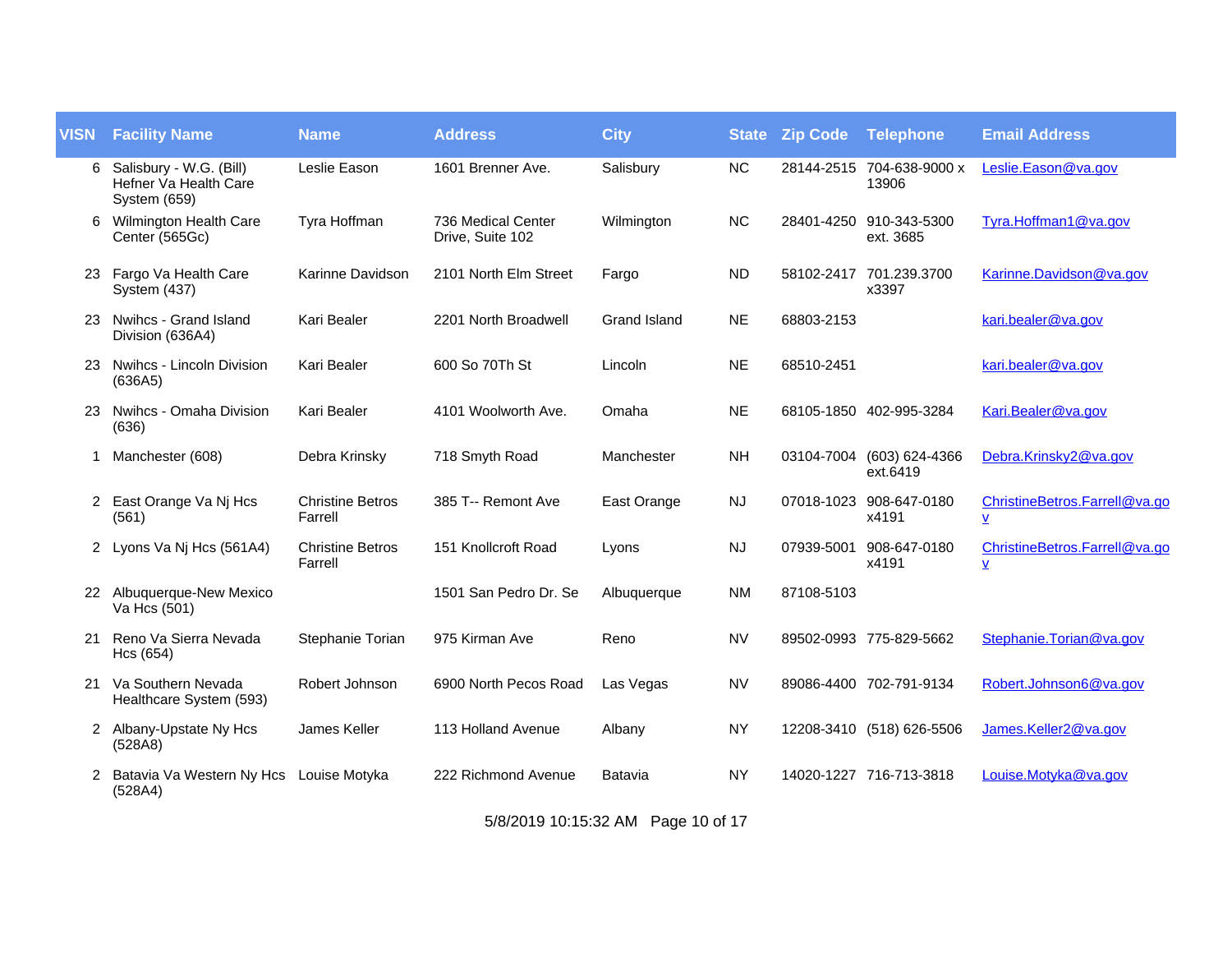| <b>VISN</b>          | <b>Facility Name</b>                                       | <b>Name</b>                | <b>Address</b>                | <b>City</b>         | <b>State</b> | <b>Zip Code</b>     | Telephone                                 | <b>Email Address</b>                     |
|----------------------|------------------------------------------------------------|----------------------------|-------------------------------|---------------------|--------------|---------------------|-------------------------------------------|------------------------------------------|
| $\mathbf{2}^{\circ}$ | Bath-Upstate Ny Hcs<br>(528A6)                             | Lynn Dinehart              | 76 Veterans Avenue            | <b>Bath</b>         | <b>NY</b>    |                     | 14810-0810 607-664-4965                   | Lynn.Dinehart@va.gov                     |
| 2                    | <b>Bronx (526)</b>                                         | Cicel Anderson             | 130 W. Kingsbridge Road Bronx |                     | <b>NY</b>    |                     | 10468-3904 718-584-9000                   | Cicel.Anderson@va.gov                    |
| 2                    | Buffalo Va Western Ny Hcs<br>(528)                         | Louise Motyka              | 3495 Bailey Avenue            | <b>Buffalo</b>      | <b>NY</b>    |                     | 14215-1129 716-713-3818                   | Louise.Motyka@va.gov                     |
| 2                    | Canandaigua-Upstate Ny<br>Hcs (528A5)                      | Robin Johnson              | 400 Fort Hill Ave             | Canandaigua         | <b>NY</b>    |                     | 14424-1159 585 393-7759                   | Robin.Johnson2@va.gov                    |
| 2                    | Castle Point Va Hudson<br><b>Valley (620A4)</b>            | Yvette Rodriguez-<br>Cacho | <b>Rt. 9D</b>                 | <b>Castle Point</b> | <b>NY</b>    |                     | 12511-0001 914-737-4400,<br>x3714/4637    | <b>Yvette.Rodriguez-</b><br>Cacho@va.gov |
| $\overline{2}$       | Montrose Va Hudson<br>Valley Hcs (620)                     | Yvette Rodriguez-<br>Cacho | 2094 Albany Post Road         | Montrose            | <b>NY</b>    |                     | 10548-1454 914-737-4400.<br>x3714/4637    | <b>Yvette.Rodriguez-</b><br>Cacho@va.gov |
| 2                    | Northport (632)                                            | <b>Richard Kitson</b>      | 79 Middleville Road           | Northport           | <b>NY</b>    | 11768-2200          | 631-261-4400<br>Ext: 7182                 | Richard.Kitson@va.gov                    |
|                      | 2 St. Albans Community<br>Living Center (630A5)            | <b>Yvette Cintron</b>      | 179-00 Linden Blvd            | Jamaica             | <b>NY</b>    |                     | 11434-1468 718-836-6600<br>x6786 SA x2187 | Yvette.Cintron@va.gov                    |
|                      | 2 Syracuse-Upstate Ny Hcs<br>(528A7)                       | Dennis Fogg                | 800 Irving Ave                | Syracuse            | <b>NY</b>    |                     | 13210-2716 (315)425-4400<br>x54681        | Dennis.Fogg@va.gov                       |
|                      | 2 Va Ny Harbor Hcs- Ny<br>Campus (630)                     | <b>Yvette Cintron</b>      | 423 East 23Rd Street          | New York            | <b>NY</b>    | 10010-5011          | 718-836-6600<br>x6786 SA x2187            | Yvette.Cintron@va.gov                    |
| 2                    | Va Ny Harbor Hcs-Brooklyn Yvette Cintron<br>Campus (630A4) |                            | 800 Poly Place                | <b>Brooklyn</b>     | <b>NY</b>    |                     | 11209-7104 718-836-6600<br>x6786 SA x2187 | Yvette.Cintron@va.gov                    |
| 10                   | Akron Cboc (541Gg)                                         |                            | 55 West Waterloo Rd           | Akron               | OH           | 44319-1116          |                                           |                                          |
| 10                   | Canton (541By)                                             |                            | 733 Market Avenue S           | Canton              | OH           | 44702-2165          |                                           |                                          |
| 10                   | Chillicothe Va Medical<br><b>Center (538)</b>              | <b>Heather Murphy</b>      | 17273 St. Rt. 104             | Chillicothe         | OH           | 45601-9718 740-773- | 11417422                                  | Heather.Murphy3@va.gov                   |

5/8/2019 10:15:32 AM Page 11 of 17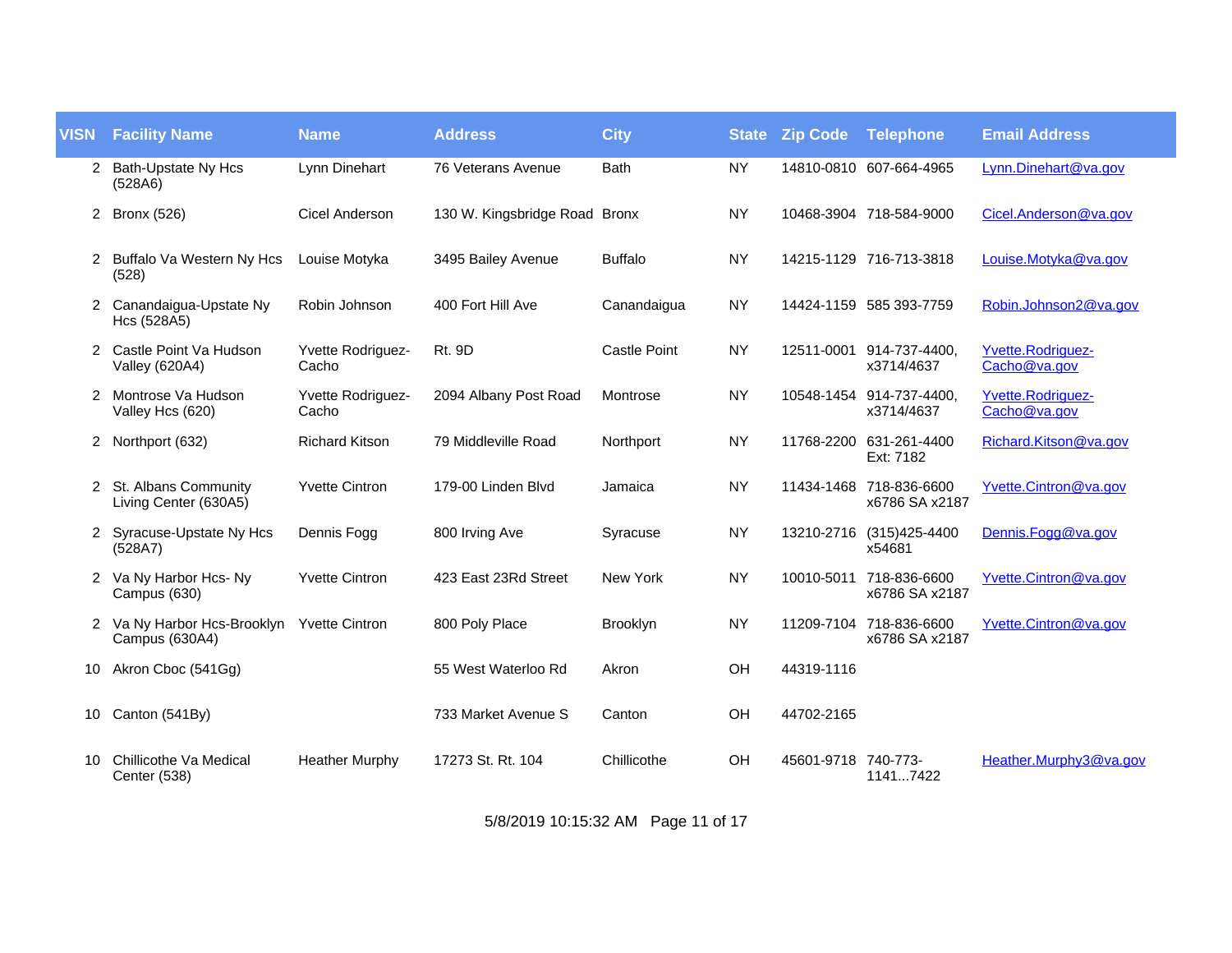| <b>VISN</b> | <b>Facility Name</b>                         | <b>Name</b>             | <b>Address</b>                           | <b>City</b>   | <b>State</b> | <b>Zip Code</b>     | Telephone                          | <b>Email Address</b>      |
|-------------|----------------------------------------------|-------------------------|------------------------------------------|---------------|--------------|---------------------|------------------------------------|---------------------------|
| 10          | Cincinnati Vamc (539)                        | <b>Tracy Butts</b>      | 3200 Vine Street                         | Cincinnati    | OH           |                     | 45220-2213 (513) 861-3100<br>x4957 | Tracy.Butts@va.gov        |
| 10          | Columbus Va Ambulatory<br>Care Center (757)  | Traci Washington        | 420 North James Road                     | Columbus      | OH           |                     | 43219-1834 614-257-5469            | Traci. Washington @va.gov |
| 10          | Dayton Va Medical Center<br>(552)            | <b>Ryan Pleasants</b>   | 4100 W. Third Street                     | Dayton        | OH           |                     | 45428-9000 937.268.6511<br>x2927   | Ryan.Pleasants@va.gov     |
| 10          | Middletown Cboc (552Ga)                      | <b>Ryan Pleasants</b>   | 4337 N. Union Rd                         | Middletown    | OH           | 45005-5211          | 937.268.6511<br>x2927              | Ryan.Pleasants@va.gov     |
| 10          | <b>Owr National Cemetery</b><br>(541E)       |                         | 10175 Rawiga Road<br>PO Box 8            | Rittman       | OH           | 44270               |                                    |                           |
| 10          | Parma Cboc (541GI)                           |                         | 8787 Brookpark Road                      | Parma         | OH           | 44129-6809          |                                    |                           |
| 10          | Springfield Cboc (552Gd)                     | <b>Ryan Pleasants</b>   | 512 S Burnett Road                       | Springfield   | OH           |                     | 45505-2720 937.268.6511<br>x2927   | Ryan.Pleasants@va.gov     |
| 10          | Toledo (506Ga)                               | <b>Beverly Conatser</b> | 1200 S. Detroit Ave                      | Toledo        | OH           |                     | 43614-2426 734-845-3467            | Beverly.Conatser@va.gov   |
| 10          | Va Northeast Ohio<br>Healthcare System (541) | Gerardo Navarro         | 10701 East Blvd                          | Cleveland     | OH           | 44106-1702 740-773- | 11417421                           | Gerardo.Navarro@va.gov    |
| 10          | Youngstown (541Bz)                           |                         | 2031 Belmont Avenue                      | Youngstown    | OH           | 44505-2401          |                                    |                           |
| 19.         | Lawton Opc (635Ga)                           | Melissa Overfield       | 4303 Pittman & Thomas<br>Road, Bldg 4303 | Ft. Sill      | OK           |                     | 73503-4473 405-456-1009            | Melissa.Overfield@va.gov  |
| 19          | Muskogee Jack<br>Montgomery Vamc (623)       | Benita McClellan        | 1011 Honor Heights Drive Muskogee        |               | OK           |                     | 74401-1318 918-577-3704            | Benita.McClellan@va.gov   |
| 19          | Oklahoma City (635)                          | Melissa Overfield       | 921 N.E. 13Th St                         | Oklahoma City | OK           |                     | 73104-5007 405-456-1009            | Melissa.Overfield@va.gov  |
|             | 16 Tulsa Opc (623By)                         | Benita McClellan        | 9322 East 41St St                        | Tulsa         | <b>OK</b>    |                     | 74145-3721 918-577-3704            | Benita.McClellan@va.gov   |

5/8/2019 10:15:32 AM Page 12 of 17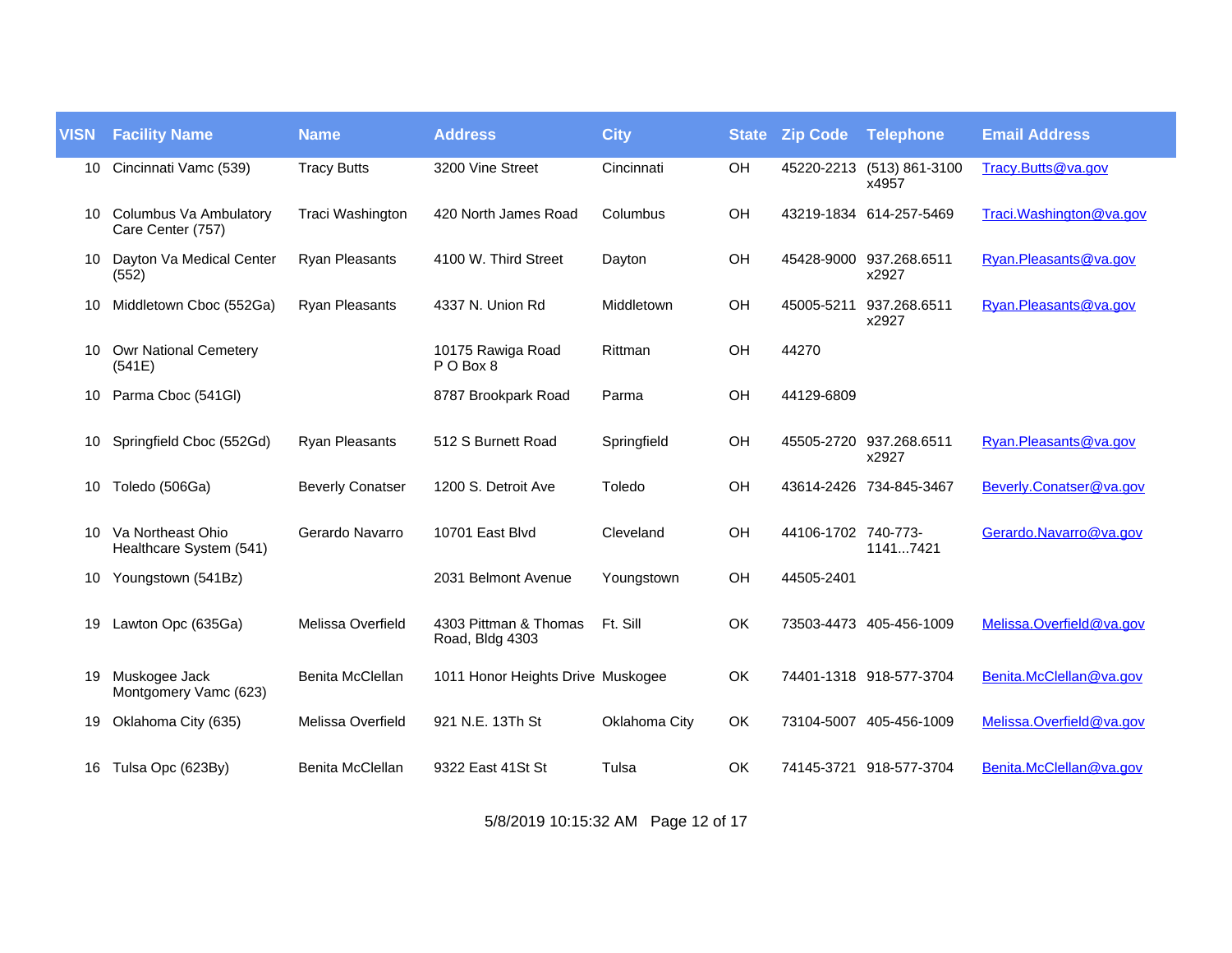| <b>VISN</b> | <b>Facility Name</b>                    | <b>Name</b>                | <b>Address</b>                           | <b>City</b>         | <b>State</b> | <b>Zip Code</b> | <b>Telephone</b>                      | <b>Email Address</b>                      |
|-------------|-----------------------------------------|----------------------------|------------------------------------------|---------------------|--------------|-----------------|---------------------------------------|-------------------------------------------|
| 20          | Portland Or Vamc (648)                  | Barbara Decoito-<br>Weaver | 3710 Sw Us Veterans<br>Hosptl Rd         | Portland            | <b>OR</b>    | 97239-2964      | 360-696-4061<br>Ext 34647             | Barbara.Decoito-<br>Weaver@va.gov         |
| 20          | Portland Or Vamc (648)                  | Shaun Benson               | 3710 Sw Us Veterans<br>Hosptl Rd         | Portland            | <b>OR</b>    |                 | 97239-2964 503-273-5042               | Shaun.Benson@va.gov                       |
| 20          | Roseburg Va Medical<br>Center (653)     | <b>Traci Palmer</b>        | 913 Nw Garden Valley<br>Blvd.            | Roseburg            | <b>OR</b>    |                 | 97471-6523 541-440-1000<br>Ext: 44350 | Traci.Palmer@va.gov                       |
| 20          | White City Va S Oregon<br>Rehab (692)   | Jessica Majano             | 8495 Crater Lake Hwy.                    | <b>White City</b>   | <b>OR</b>    | 97503-3011      | 541-830-7467                          | Jessica.Majano@va.gov                     |
| 4           | Altoona - James Van Zandt<br>Vamc (503) | Amy Detterline             | 2907 Pleasant Valley<br><b>Boulevard</b> | Altoona             | <b>PA</b>    |                 | 16602-4305 814-940-8164<br>x7046      | Amy.Detterline@va.gov                     |
| 4           | <b>Butler (529)</b>                     | Paula McCarl               | 353 North Duffy Road                     | <b>Butler</b>       | PA           |                 | 16001-1138 (878) 271-6957             | Paula.McCarl@va.gov                       |
|             | Coatesville Va Medical<br>Center (542)  | Jennifer Lilly             | 1400 Blackhorse Hill<br>Road             | Coatesville         | PA           |                 | 19320-2040 610-384-7711<br>x4272      | Jennifer.Lilly2@va.gov                    |
| 4           | Erie (562)                              | Karen ONeal                | 135 E 38Th Street                        | Erie                | PA           | 16504-1559      | (814) 860-2454                        | Karen.D.ONeal@va.gov                      |
| 4           | Lebanon (595)                           | Jeremy Fees                | 1700 South Lincoln Ave.                  | Lebanon             | PA           |                 | 17042-7529 717-272-6621<br>x6030      | Jeremy.Fees@va.gov                        |
| 4           | Philadelphia Vamc (642)                 | Melissa Heinlein           | 3900 Woodland Avenue                     | Philadelphia        | PA           | 19104-4551      | 6830                                  | 215.823.5800 ext Melissa. Heinlein@va.gov |
| 4           | Va Pittsburgh Hcs (646)                 | David Difuccia             | University Drive C                       | Pittsburgh          | PA           | 15240-1000      | (412) 822-3096                        | David.Difuccia@va.gov                     |
| 4           | Wilkes - Barre Vamc (693)               | Debra Schlosser            | 1111 East End Blvd                       | <b>Wilkes Barre</b> | PA           |                 | 18711-0030 570-830-7022               | Debra.Schlosser@va.gov                    |
| 8           | San Juan (672)                          | Edgardo Diaz               | 10 Casia St.                             | San Juan            | <b>PR</b>    |                 | 00921-3200 (787)641-9523              | Edgardo.Diaz@va.gov                       |

5/8/2019 10:15:32 AM Page 13 of 17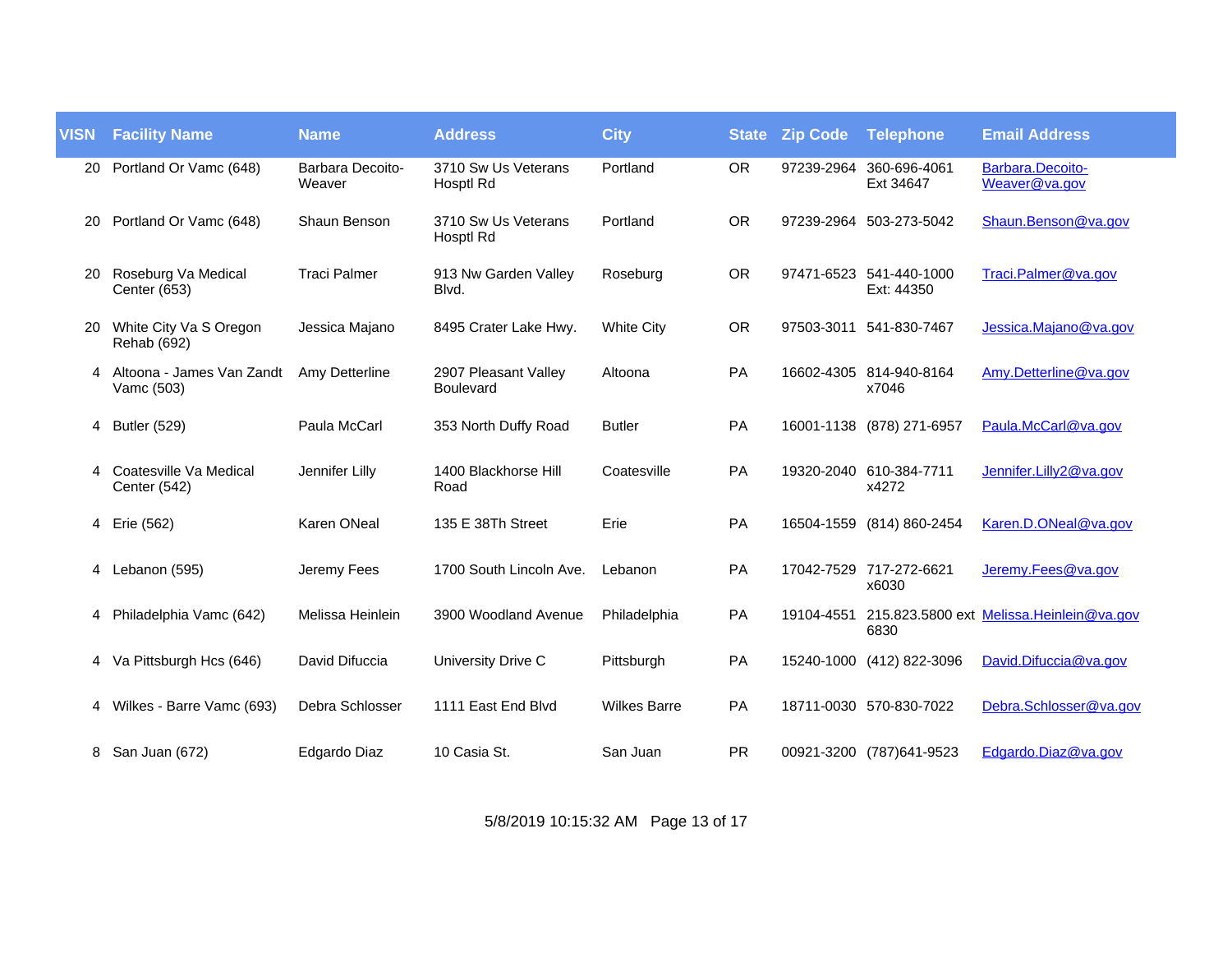| <b>VISN</b> | <b>Facility Name</b>                      | <b>Name</b>             | <b>Address</b>                   | <b>City</b>          | <b>State</b>   | <b>Zip Code</b> | <b>Telephone</b>                 | <b>Email Address</b>       |
|-------------|-------------------------------------------|-------------------------|----------------------------------|----------------------|----------------|-----------------|----------------------------------|----------------------------|
| 1           | Providence (650)                          | Donna Russillo          | 830 Chalkstone Ave.              | Providence           | R <sub>l</sub> | 02908-4734      | 401-273-7100 x<br>2023           | Donna.Russillo@va.gov      |
| 7           | Charleston-Ralph Johnson<br>Vamc (534)    | <b>Edmund Lesinski</b>  | 109 Bee Street                   | Charleston           | SC             | 29401-5799      | (843) 789-7488                   | Edmund.Lesinski@va.gov     |
| 7           | Charleston-Ralph Johnson<br>Vamc (534)    | Suzanne Kerver          | 109 Bee Street                   | Charleston           | SC             |                 | 29401-5799 (843) 789-7230        | Suzanne.Kerver@va.gov      |
| 7           | Columbia Va Health Care<br>System (544)   | <b>Tammy Finney</b>     | 6439 Garners Ferry Road Columbia |                      | SC             | 29209-1639      | (803) 776-4000<br>x7260          | Tammy.Finney@va.gov        |
| 23.         | Fort Meade-Va Black Hills<br>Hcs (568)    |                         | 113 Comanche Rd                  | <b>Fort Meade</b>    | <b>SD</b>      | 57741-1002      |                                  |                            |
| 23.         | Hot Springs-Va Black Hills<br>Hcs (568A4) | Scott Schumacher        | 500 N. 5Th Street                | <b>Hot Springs</b>   | SD             |                 | 57747-1480 605-745-2865          | Scott.Schumacher@va.gov    |
| 23          | Sioux Falls (438)                         | Kristin Hendrickson     | 2501 West 22Nd St.               | <b>Sioux Falls</b>   | SD             |                 | 57117-1305 605.333.6851          | Kristin.Hendrickson@va.gov |
| 9           | Chattanooga-Tenn Valley<br>Hcs (626Gf)    | <b>Thomas Gallagher</b> | 150 Debra Road, Suite<br>5200    | Chattanooga          | <b>TN</b>      |                 | 37411-5616 615-225-4555          | Thomas.Gallagher3@va.gov   |
| 9           | Clarksville Va Clinic<br>(626Ge)          |                         | 782 Weatherly Drive              | Clarksville          | <b>TN</b>      | 37043-8941      |                                  |                            |
| 9           | Knoxville-Tenn Valley Hcs<br>(621By)      | <b>Mike Kromoff</b>     | 8033 Ray Mears Blvd              | Knoxville            | <b>TN</b>      |                 | 37919-5458 423 926-1171<br>x2486 | Mike.Kromoff@va.gov        |
| 9           | Memphis (614)                             | Debra Burns             | 1030 Jefferson Avenue            | Memphis              | <b>TN</b>      | 38104-2127      | (901) 523-8990<br>ext. 7305      | Debra.Burns@va.gov         |
| 9           | Mountain Home (621)                       | <b>Mike Kromoff</b>     | Sidney & Lamont St               | <b>Mountain Home</b> | <b>TN</b>      | 37684-4000      | 423 926-1171<br>x2486            | Mike.Kromoff@va.gov        |
| 9           | Murfreesboro-Tenn Valley<br>Hcs (626A4)   | <b>Thomas Gallagher</b> | 3400 Lebanon Pike                | Murfreesboro         | <b>TN</b>      |                 | 37129-1237 615-225-4555          | Thomas.Gallagher3@va.gov   |
| 9           | Nashville-Tenn Valley Hcs<br>(626)        | <b>Thomas Gallagher</b> | 1310 24Th Ave South              | Nashville            | <b>TN</b>      |                 | 37212-2637 615-225-4555          | Thomas.Gallagher3@va.gov   |

5/8/2019 10:15:32 AM Page 14 of 17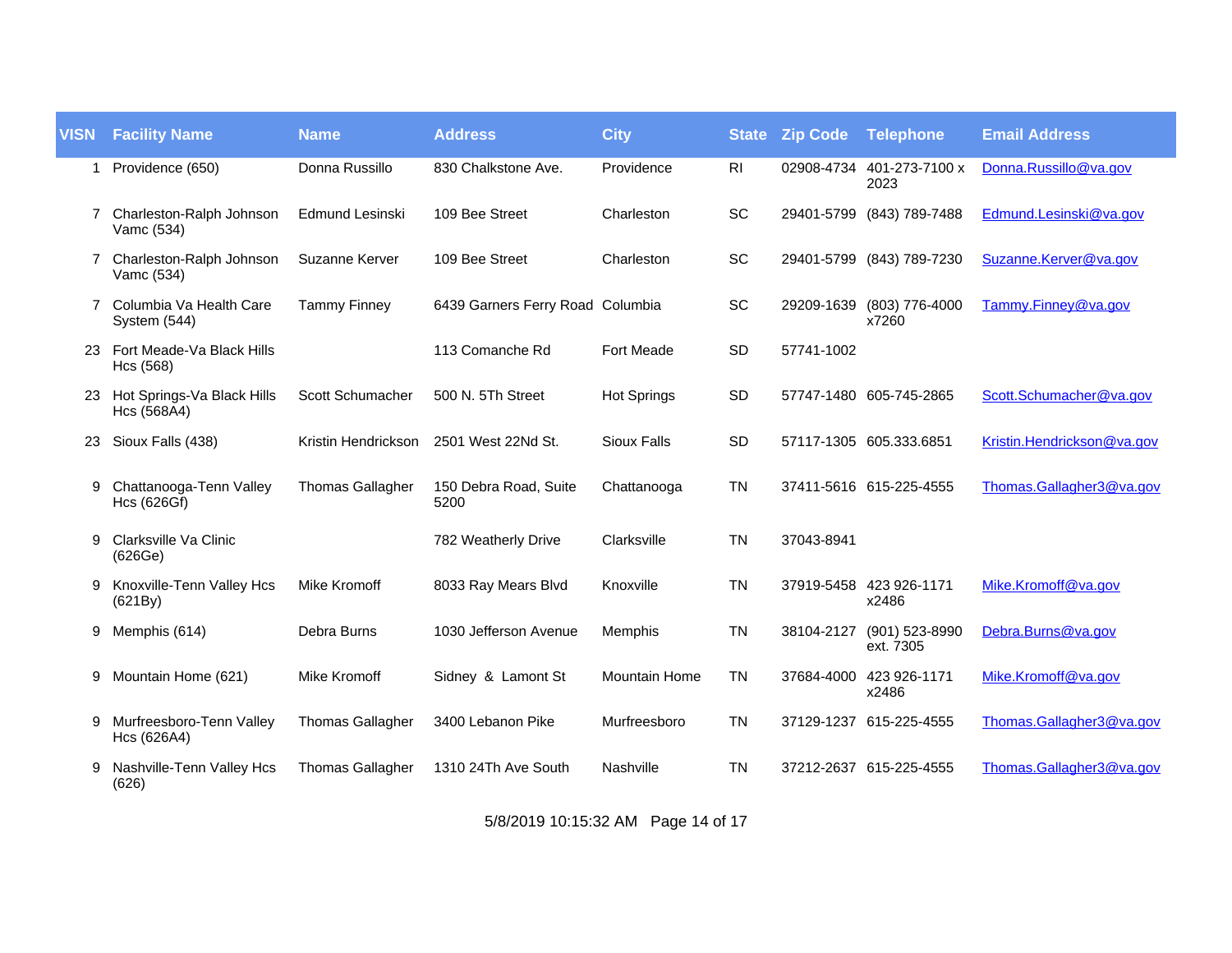| <b>VISN</b> | <b>Facility Name</b>                             | <b>Name</b>            | <b>Address</b>                         | <b>City</b>       | <b>State</b> | <b>Zip Code Telephone</b> |                           | <b>Email Address</b>    |
|-------------|--------------------------------------------------|------------------------|----------------------------------------|-------------------|--------------|---------------------------|---------------------------|-------------------------|
|             | 17 Amarillo Va Health Care<br>System (504)       | <b>Romee Trofort</b>   | 6010 Amarillo Blvd West                | Amarillo          | <b>TX</b>    | 79106-1990 806-355-       | 9703x7406                 | Romee.Trofort@va.gov    |
|             | 17 Austin Outpatient Clinic<br>(674By)           | <b>Reginald Hardy</b>  | 2901 Montopolis Dr                     | Austin            | TX           | 78741-6411                | (254) 743-2893<br>x40515  | Reginald.Hardy@va.gov   |
| 17          | Big Spring West Texas Va<br>Hcs $(519)$          | Sheila Austin          | 300 Veterans Blvd.                     | <b>Big Spring</b> | <b>TX</b>    | 79720-5566                | (432) 263-7361<br>x7022   | Sheila.Austin2@va.gov   |
| 17          | Bonham-North Texas Hcs<br>(549A4)                | <b>Bobbie Scoggins</b> | 1201 East Ninth Street                 | <b>Bonham</b>     | <b>TX</b>    |                           | 75418-4059 214-857-1060   | Bobbie.Scoggins@va.gov  |
| 17          | Dallas-North Texas Hcs<br>(549)                  | <b>Bobbie Scoggins</b> | 4500 South Lancaster<br>Road           | Dallas            | <b>TX</b>    |                           | 75216-7167 214-857-1060   | Bobbie.Scoggins@va.gov  |
| 17          | El Paso Va Health Care<br>System (756)           | Thomas Sotomayor       | 5001 N Piedras St                      | El Paso           | <b>TX</b>    |                           | 79930-4211 915-564-7882   | Thomas.Sotomayor@va.gov |
| 17          | Fort Worth Opc (549By)                           | <b>Bobbie Scoggins</b> | 2201 Southeast Loop 820 Fort Worth     |                   | TX           |                           | 76119-5863 214-857-1060   | Bobbie.Scoggins@va.gov  |
| 16          | Houston M E Debakey<br>Vamc (580)                | <b>Barbra Bell</b>     | 2002 Holcombe<br><b>Boulevard</b>      | Houston           | <b>TX</b>    | 77030-4211                | 713-791-1414<br>x24694    | Barbra.Bell@va.gov      |
| 17          | Kerrville-South Texas Hcs<br>(671A4)             | Joyce Brown            | 3600 Memorial Blvd                     | Kerrville         | <b>TX</b>    |                           | 78028-5768 (210) 617-5107 | Joyce.Brown@va.gov      |
| 16          | Longview Cboc (667Gc)                            |                        | 1005 N. Eastman Rd                     | Longview          | <b>TX</b>    | 75601-4231                |                           |                         |
| 17          | <b>Lubbock Outpatient Clinic</b><br>(504By)      | Romee Trofort          | 6104 Avenue Q South<br>Drive           | Lubbock           | <b>TX</b>    | 79412-3700 806-355-       | 9703x7406                 | Romee.Trofort@va.gov    |
| 17          | South Texas Veterans<br>Health Care System (671) | Joyce Brown            | 7400 Merton Minter Blvd                | San Antonio       | <b>TX</b>    | 78229-4404                | (210) 617-5107            | Joyce.Brown@va.gov      |
| 17          | <b>Temple-Central Texas Hcs</b><br>(674)         | Reginald Hardy         | 1901 Veterans Memorial<br><b>Drive</b> | Temple            | <b>TX</b>    | 76504-7451                | (254) 743-2893<br>x40515  | Reginald.Hardy@va.gov   |

5/8/2019 10:15:32 AM Page 15 of 17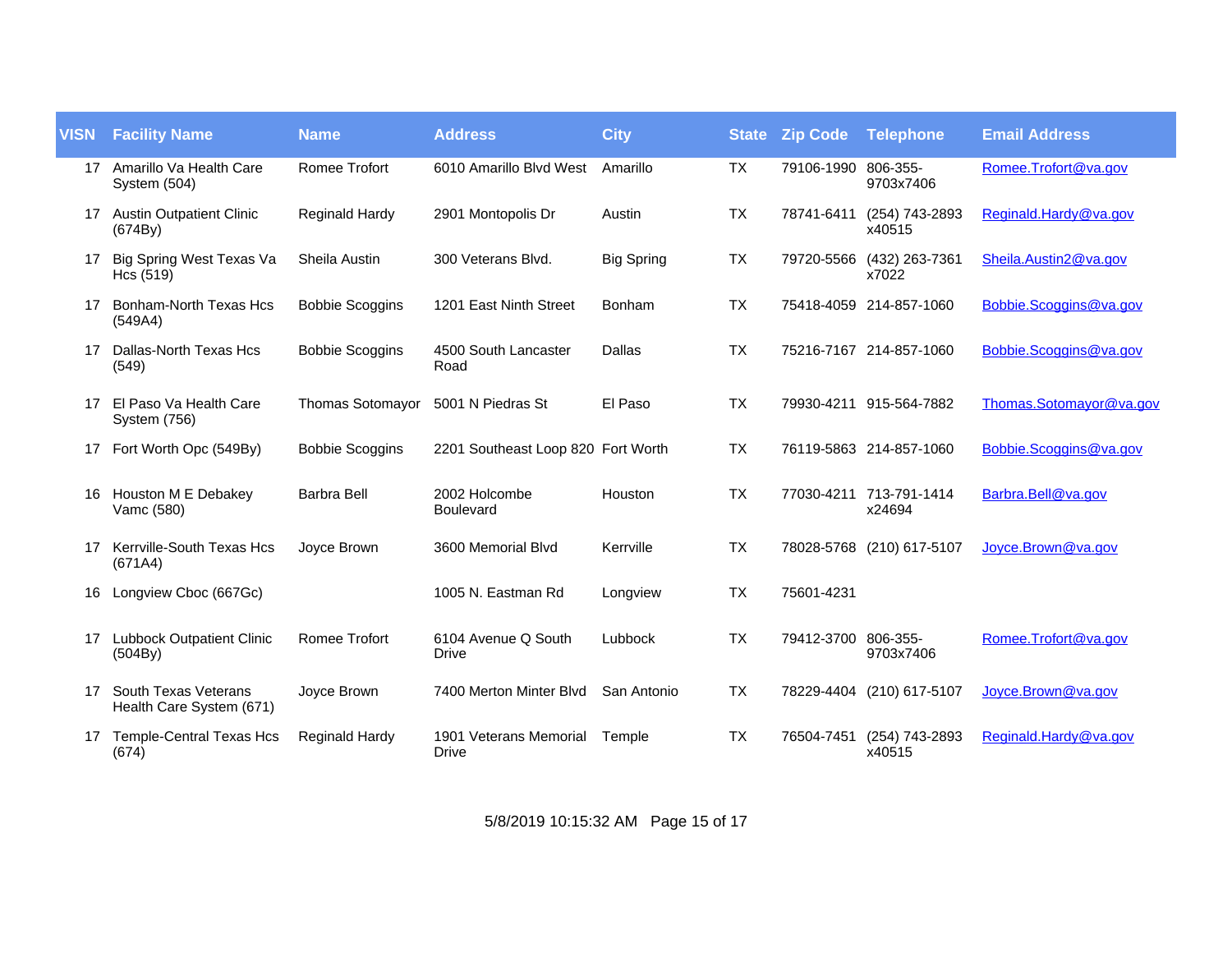| <b>VISN</b> | <b>Facility Name</b>                                          | <b>Name</b>                | <b>Address</b>               | <b>City</b>                    | <b>State</b> | <b>Zip Code</b> | Telephone                              | <b>Email Address</b>              |
|-------------|---------------------------------------------------------------|----------------------------|------------------------------|--------------------------------|--------------|-----------------|----------------------------------------|-----------------------------------|
|             | 17 Texas Valley Coastal Bend<br>Hcs (740)                     | <b>Mitchell Hanks</b>      | 2601 Veterans Dr             | Harlingen                      | <b>TX</b>    | 78550-8942      |                                        | Mitchell.Hanks@va.gov             |
| 17          | Waco-Central Texas Hcs<br>(674A4)                             | Reginald Hardy             | 4800 Memorial Drive          | Waco                           | <b>TX</b>    | 76711-1329      | (254) 743-2893<br>x40515               | Reginald.Hardy@va.gov             |
| 19          | Salt Lake City Va Hcs (660)                                   | Alma Datcher               | 500 Foothill Blvd.           | Salt Lake City                 | UT           | 84148-0001      | 801-582-1565<br>x1075                  | Alma.Datcher@va.gov               |
| 6           | Hampton (590)                                                 | <b>Judith Curtis</b>       | 100 Emancipation Drive       | Hampton                        | VA           | 23667-0001      | 757-722-9961<br>X3124/3863             | Judith.Curtis2@va.gov             |
| 6           | Mcguire Va Medical Center<br>(652)                            | Kristy Coie-Day            | 1201 Broad Rock Blvd.        | Richmond                       | VA           | 23249-0001      |                                        | kristy.CoieDay@va.gov             |
|             | Salem Va Medical Center<br>(658)                              | Jade Fillinger             | 1970 Roanoke Boulevard Salem |                                | <b>VA</b>    |                 | 24153-6404 540-224-1919                | Jade.Fillinger@va.gov             |
| 1           | White River Junction (405)                                    | Karen Campbell             | 215 North Main Street        | <b>White River</b><br>Junction | VT           |                 | 05009-3833 802-295-9363 x<br>5391      | Karen.Campbell@va.gov             |
| 20          | American Lake Va Puget<br>Sound Health Care System<br>(663A4) | Mitra Gobin                | 9600 Veterans Drive Sw       | Tacoma                         | <b>WA</b>    | 98493-0001      | 206-764-2195                           | Mitra.Gobin@va.gov                |
| 20          | Seattle Va Puget Sound<br>Health Care System (663)            | Mitra Gobin                | 1660 South Columbian<br>Way  | Seattle                        | <b>WA</b>    |                 | 98108-1532 206-764-2195                | Mitra.Gobin@va.gov                |
| 20          | Spokane Vamc (668)                                            | <b>Thomas Marshall</b>     | 4815 N. Assembly             | Spokane                        | <b>WA</b>    |                 | 99205-6185 509-434-7508                | Thomas.Marshall@va.gov            |
| 20          | Vancouver (648A4)                                             | Barbara Decoito-<br>Weaver | 1601 E 4Th Plain             | Vancouver                      | <b>WA</b>    |                 | 98661-3753 360-696-4061<br>Ext 34647   | Barbara.Decoito-<br>Weaver@va.gov |
| 20          | Vancouver (648A4)                                             | Shaun Benson               | 1601 E 4Th Plain             | Vancouver                      | <b>WA</b>    |                 | 98661-3753 503-273-5042                | Shaun.Benson@va.gov               |
| 20          | Walla Walla Va Medical<br><b>Center (687)</b>                 | Linda Wondra               | 77 Wainwright Drive          | Walla Walla                    | <b>WA</b>    |                 | 99362-3975 (509) 525-5200<br>ext 26520 | Linda. Wondra@va.gov              |
| 12.         | John H. Bradley Cboc<br>(695By)                               | Jessica Serdynski          | 10 Tri Park Way              | Appleton                       | WI           |                 | 54914-1658 414-384-2000<br>x41857      | Jessica.Serdynski@va.gov          |

5/8/2019 10:15:32 AM Page 16 of 17